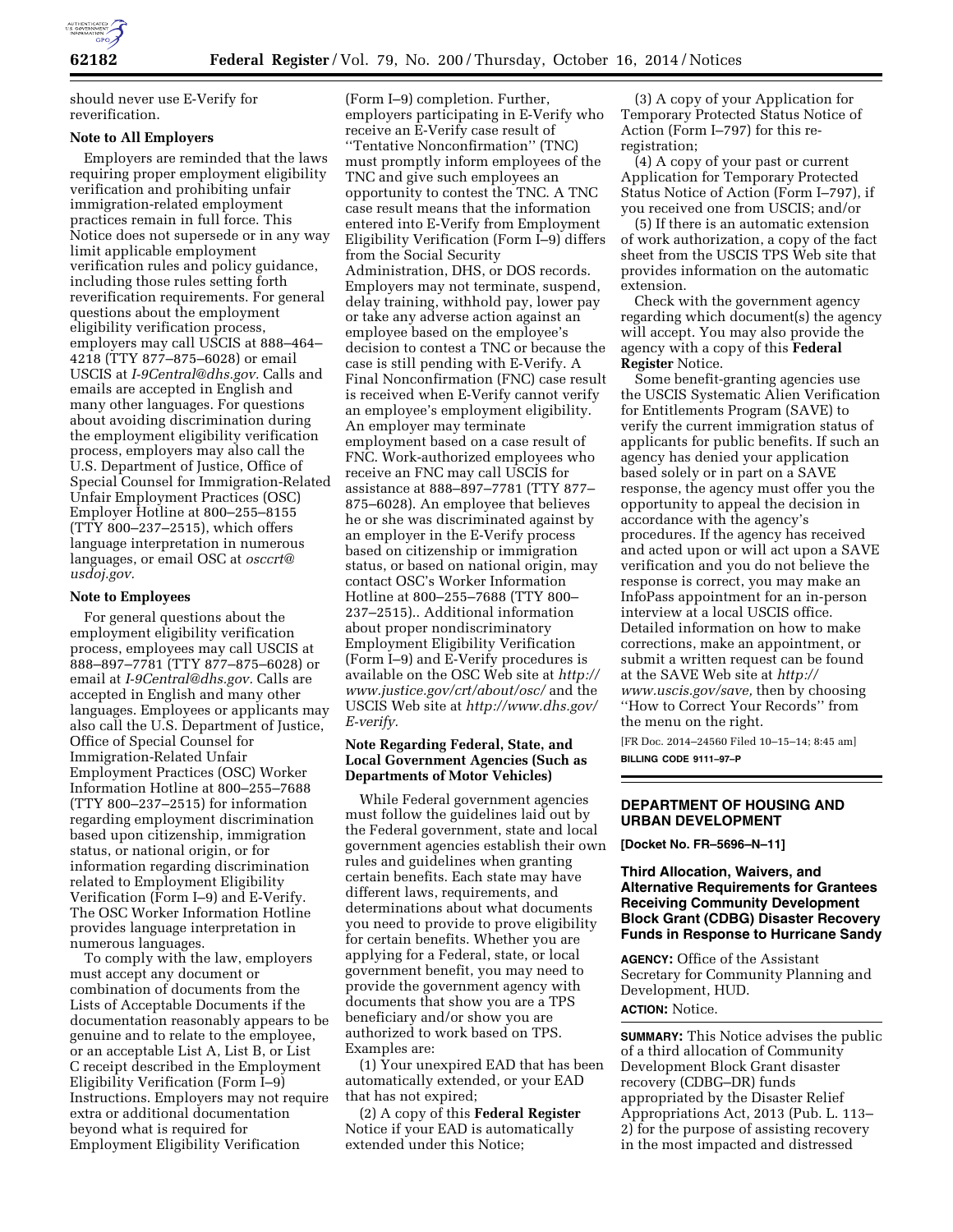areas identified in major disaster declarations due to Hurricane Sandy and other eligible events in calendar years 2011, 2012 and 2013. This allocation provides \$2,504,017,000 to assist Hurricane Sandy recovery. Included in this allocation is \$930,000,000 to implement projects from the HUD-sponsored Rebuild by Design competition, described in **Federal Register** Notices 78 FR 45551 (July 29, 2013), and 78 FR 52560 (August 23, 2013). The first and second allocations for recovery from Hurricane Sandy totaling \$10,509,000,000 were published, together with program requirements, at 78 FR 14329 (March 5, 2013) and 78 FR 69104 (November 18, 2013). Additional notices at 78 FR 23578, 78 FR 46999, 79 FR 17173, and 79 FR 40133 have provided clarifying guidance, additional waivers, and alternative requirements. This third allocation brings total funding to recover from the impacts of Hurricane Sandy and other eligible events in the Sandy-affected region to \$13,013,017,000. The Notice also establishes requirements governing the use of these funds.

**DATES:** *Effective Date:* October 21, 2014. **FOR FURTHER INFORMATION CONTACT:** Stan Gimont, Director, Office of Block Grant Assistance, Department of Housing and Urban Development, 451 7th Street SW., Room 7286, Washington, DC 20410, telephone number 202–708–3587. Persons with hearing or speech impairments may access this number via TTY by calling the Federal Relay Service at 800–877–8339. Facsimile inquiries may be sent to Mr. Gimont at

202–401–2044. (Except for the ''800'' number, these telephone numbers are not toll-free.) Email inquiries may be sent to *disaster*\_*[recovery@hud.gov.](mailto:disaster_recovery@hud.gov)* 

# **SUPPLEMENTARY INFORMATION:**

## **Table of Contents**

- I. Allocation and Related Information
- II. Use of Funds
- III. Timely Expenditure
- IV. Grant Amendment Process
- V. Authority to Grant Waivers
- VI. Rebuild by Design Allocations, Purpose, and Requirements
- VII. Applicable Rules, Statutes, Waivers, and Alternative Requirements
- VIII. Catalog of Federal Domestic Assistance IX. Finding of No Significant Impact Appendix A: Allocation Methodology
- **I. Allocation and Related Information**

The Disaster Relief Appropriations Act, 2013 (Pub. L. 113–2, approved January 29, 2013) (Appropriations Act) made available \$16 billion in Community Development Block Grant (CDBG) funds for necessary expenses related to disaster relief, long-term recovery, restoration of infrastructure and housing, and economic revitalization in the most impacted and distressed areas resulting from a major disaster declared pursuant to the Robert T. Stafford Disaster Relief and Emergency Assistance Act of 1974 (42 U.S.C. 5121 *et seq.*) (Stafford Act), due to Hurricane Sandy and other eligible events in calendar years 2011, 2012, and 2013. The law provides that funds shall be awarded directly to a State or unit of general local government (hereafter local government) at the discretion of the Secretary. Unless noted otherwise,

the term ''grantee'' refers to any jurisdiction receiving a direct award from HUD under this Notice.

On March 1, 2013, the President issued a sequestration order pursuant to section 251A of the Balanced Budget and Emergency Deficit Control Act, as amended (2 U.S.C. 901a), and reduced funding for CDBG–DR grants under the Appropriations Act to \$15.18 billion. Through a **Federal Register** Notice published March 5, 2013, the Department allocated \$5.4 billion for the areas most impacted by Hurricane Sandy (78 FR 14329). On November 18, 2013, HUD allocated an additional \$5.1 billion to further assist in recovery from Hurricane Sandy (78 FR 69104). Other Notices have also allocated funds from the Appropriations Act for other major disasters occurring in 2011, 2012 and 2013.

To comply with statutory direction that funds be used for disaster-related expenses in the most impacted and distressed areas, HUD makes allocations based on the best available data that cover all the eligible affected areas. The initial allocation to Hurricane Sandy grantees was based on unmet housing and economic revitalization needs, while the second allocation also included data on unmet infrastructure restoration needs. This Notice provides the following Round 3 awards totaling \$1.574 billion to address unmet recovery needs (See Appendix A for allocation methodology) and allocates \$930 million toward proposals developed through the Rebuild by Design competition. The awards for all grantees are as follows:

# TABLE 1—HURRICANE SANDY ALLOCATIONS

| Grantee | First allocation                                                                          | Second allocation                                                                           | Third allocation                                                            | Rebuild by design                                                       | Total funding To<br>date                                                                     |
|---------|-------------------------------------------------------------------------------------------|---------------------------------------------------------------------------------------------|-----------------------------------------------------------------------------|-------------------------------------------------------------------------|----------------------------------------------------------------------------------------------|
|         | \$71,820,000<br>1,829,520,000<br>1,713,960,000<br>1,772,820,000<br>3,240,000<br>8.640.000 | \$66,000,000<br>1,463,000,000<br>2,097,000,000<br>1,447,000,000<br>16,000,000<br>20.000.000 | \$11,459,000<br>501,909,000<br>420.922.000<br>639,056,000<br>671,000<br>N/A | \$10,000,000<br>380,000,000<br>185.000.000<br>355,000,000<br>N/A<br>N/A | \$159,279,000<br>4,174,429,000<br>4.416.882.000<br>4,213,876,000<br>19.911.000<br>28.640.000 |
| Total   | 5,400,000,000                                                                             | 5,109,000,000                                                                               | 1,574,017,000                                                               | 930.000.000                                                             | 13,013,017,000                                                                               |

New York City must expend all funds within New York City. State grantees may expend funds in any county that received a Presidential disaster declaration in 2011, 2012, or 2013 subject to the limitations described in Table 2.

Table 2 identifies a minimum percentage of the third allocation, inclusive of the Rebuild by Design allocation that must be spent in the HUD-identified Hurricane Sandy Most Impacted and Distressed counties. All selected RBD proposals are located in counties previously identified by the Department as the most impacted and distressed pursuant to the **Federal Register** Notice published on March 5, 2013 (78 FR 14329). The opportunity for certain grantees to expend 20 percent of their allocations outside the most impacted and distressed counties identified by HUD enables those grantees to respond to highly localized distress identified via their own data for most impacted and distressed areas.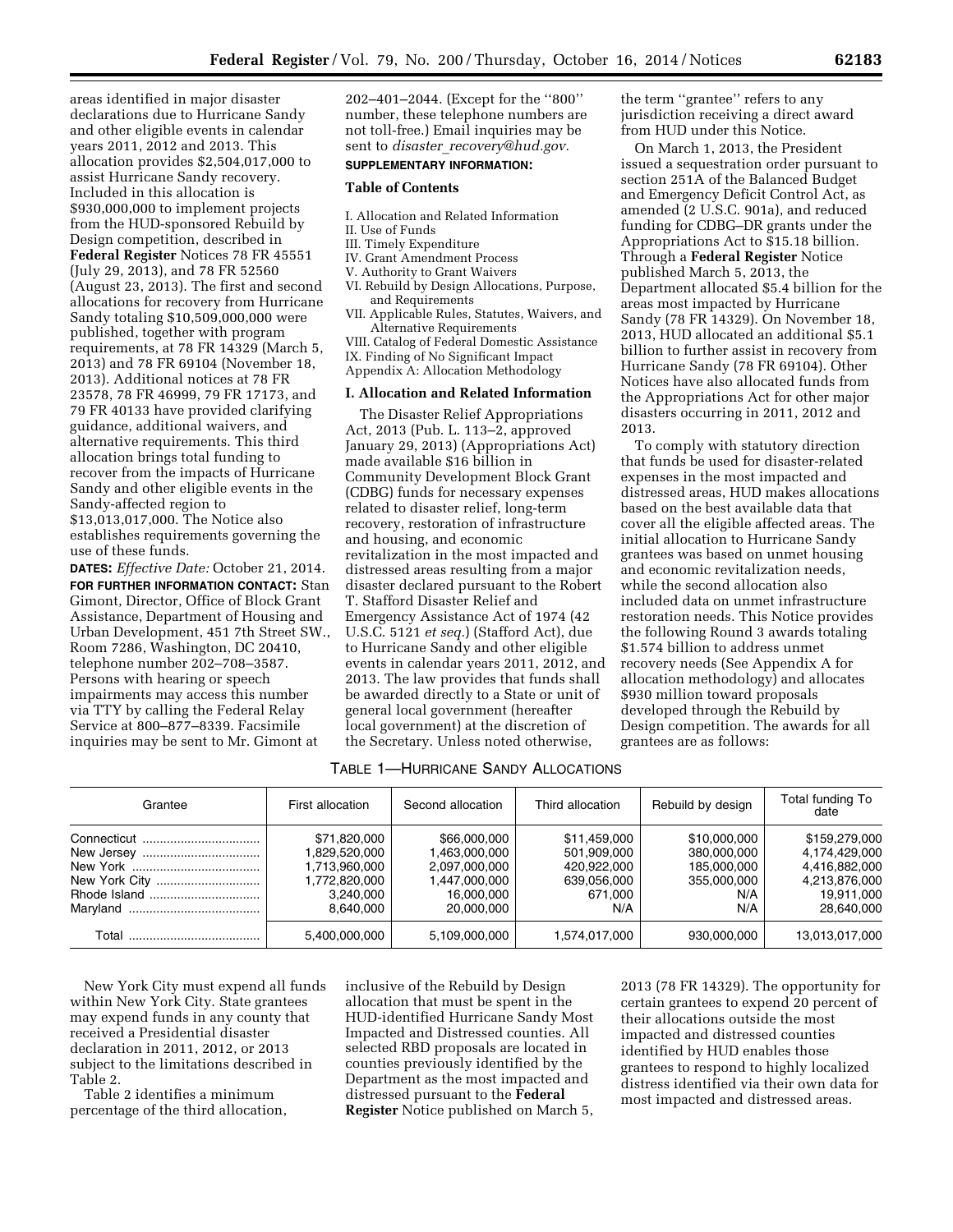| Grantee       | Counties from the following major declared<br>disasters are eligible for CDBG-DR funds<br>(FEMA declaration number) | Hurricane Sandy Most Impacted and<br>Distressed counties                                                                    | Minimum<br>percentage that<br>must be expended<br>in Hurricane Sandy<br>most impacted<br>and distressed<br>counties |
|---------------|---------------------------------------------------------------------------------------------------------------------|-----------------------------------------------------------------------------------------------------------------------------|---------------------------------------------------------------------------------------------------------------------|
| New York City |                                                                                                                     |                                                                                                                             | 100                                                                                                                 |
|               |                                                                                                                     | Nassau, Rockland, Suffolk, Westchester, and<br>all Counties in New York City (Bronx, Kings,<br>New York, Queens, Richmond). | 80                                                                                                                  |
| New Jersey    | 1954, 4021, 4033, 4039, 4048, 4070, 4086                                                                            | Atlantic, Bergen, Cape May, Essex, Hudson,<br>Middlesex, Monmouth, Ocean, Union.                                            | 80                                                                                                                  |
| Connecticut   |                                                                                                                     |                                                                                                                             | 80                                                                                                                  |
| Rhode Island  |                                                                                                                     |                                                                                                                             | 80                                                                                                                  |

# TABLE 2—MOST IMPACTED AND DISTRESSED COUNTIES WITHIN WHICH FUNDS MAY BE EXPENDED

This Notice builds upon the requirements of the **Federal Register**  Notices published by the Department on March 5, 2013 (78 FR 14329), April 19, 2013 (78 FR 23578), August 2, 2013 (78 FR 46999), November 18, 2013 (78 FR 69104), March 27, 2014 (79 FR 17173), and July 11, 2014 (79 FR 40133) referred to collectively in this Notice as the ''Prior Notices.'' The Prior Notices are available at:

- *[http://www.gpo.gov/fdsys/pkg/FR-2013-](http://www.gpo.gov/fdsys/pkg/FR-2013-03-05/pdf/2013-05170.pdf)  [03-05/pdf/2013-05170.pdf](http://www.gpo.gov/fdsys/pkg/FR-2013-03-05/pdf/2013-05170.pdf)*
- *[http://www.gpo.gov/fdsys/pkg/FR-2013-](http://www.gpo.gov/fdsys/pkg/FR-2013-04-19/pdf/2013-09228.pdf)  [04-19/pdf/2013-09228.pdf](http://www.gpo.gov/fdsys/pkg/FR-2013-04-19/pdf/2013-09228.pdf)*
- *[http://www.gpo.gov/fdsys/pkg/FR-2013-](http://www.gpo.gov/fdsys/pkg/FR-2013-08-02/pdf/2013-18643.pdf)  [08-02/pdf/2013-18643.pdf](http://www.gpo.gov/fdsys/pkg/FR-2013-08-02/pdf/2013-18643.pdf)*
- *[http://www.gpo.gov/fdsys/pkg/FR-2013-](http://www.gpo.gov/fdsys/pkg/FR-2013-11-18/pdf/2013-27506.pdf)  [11-18/pdf/2013-27506.pdf](http://www.gpo.gov/fdsys/pkg/FR-2013-11-18/pdf/2013-27506.pdf)*
- *[http://www.gpo.gov/fdsys/pkg/FR-2014-](http://www.gpo.gov/fdsys/pkg/FR-2014-03-27/pdf/2014-06850.pdf)  [03-27/pdf/2014-06850.pdf](http://www.gpo.gov/fdsys/pkg/FR-2014-03-27/pdf/2014-06850.pdf)*
- *[http://www.gpo.gov/fdsys/pkg/FR-2014-](http://www.gpo.gov/fdsys/pkg/FR-2014-07-11/pdf/2014-16316.pdf)  [07-11/pdf/2014-16316.pdf](http://www.gpo.gov/fdsys/pkg/FR-2014-07-11/pdf/2014-16316.pdf)*

Executive Order 13632, published at 77 FR 74341, established the Hurricane Sandy Rebuilding Task Force, to ensure government- and region-wide coordination to help communities as they are making decisions about longterm rebuilding and to develop a comprehensive rebuilding strategy. Section 5(b) of Executive Order 13632 requires that HUD, ''as appropriate and to the extent permitted by law, align [the Department's] relevant programs and authorities'' with the Hurricane Sandy Rebuilding Strategy (the Rebuilding Strategy). Accordingly, this Notice is informed by both the Rebuilding Strategy released by the Task Force on August 19, 2013 and Rebuild by Design (RBD), an initiative of the Hurricane Sandy Rebuilding Task Force and HUD and part of the Rebuilding Strategy's recommendation to promote resilience rebuilding through innovation. RBD addresses structural and environmental vulnerabilities that Hurricane Sandy exposed in communities throughout the region and

developed fundable solutions to better protect residents from future disasters. The Rebuilding Strategy and information about RBD can be found, respectively, at:

*[http://portal.hud.gov/hudportal/](http://portal.hud.gov/hudportal/documents/huddoc?id=HSRebuildingStrategy.pdf) [documents/huddoc?id=HSR](http://portal.hud.gov/hudportal/documents/huddoc?id=HSRebuildingStrategy.pdf) [ebuildingStrategy.pdf](http://portal.hud.gov/hudportal/documents/huddoc?id=HSRebuildingStrategy.pdf)  <http://www.rebuildbydesign.org>* 

#### **II. Use of Funds**

The Appropriations Act requires funds to be used only for specific disaster recovery related purposes. Consistent with the Rebuilding Strategy, it is essential to build communities back stronger and more resilient. This allocation provides additional funds to Sandy-impacted grantees to support investments in resilient recovery.

The Appropriations Act requires that prior to the obligation of CDBG–DR funds, a grantee must submit a plan detailing the proposed use of funds, including criteria for eligibility and how the use of these funds will address disaster relief, long-term recovery, restoration of infrastructure and housing, and economic revitalization in the most impacted and distressed areas. In an Action Plan for Disaster Recovery (Action Plan), grantees must describe uses and activities that: (1) Are authorized under title I of the Housing and Community Development Act of 1974 (42 U.S.C. 5301 *et seq.*) (HCD Act) or allowed by a waiver or alternative requirement published in this Notice and the Prior Notices; and (2) respond to a disaster-related impact. HUD has previously approved an Action Plan for each grantee receiving an allocation of funds in this Notice. Grantees are now directed to submit substantial Action Plan Amendments in order to access funds provided in this Notice. RBD and formula allocations may be included together or in separate Action Plan Amendments. For more information on requirements for substantial Action Plan

Amendments, please see Sections IV and VI of this Notice.

As provided by the HCD Act, funds may be used as a matching requirement, share, or contribution for any other federal program when used to carry out an eligible CDBG–DR activity. However, pursuant to the requirements of the Appropriations Act, CDBG–DR funds may not be used for expenses reimbursable by, or for which funds are made available by, FEMA or the United States Army Corps of Engineers (USACE).

The Notice published November 18, 2013 (78 FR 69104) imposes additional requirements on certain grantees. The grantees must update the needs assessment component of their Action Plan amendments to reflect current unmet needs, as applicable. The State of New York must either: (1) Ensure that a portion of its allocation is used to address resiliency and local cost share requirements for damage to both the Metropolitan Transportation Authority infrastructure in New York City and the Port Authority of New York and New Jersey; or (2) demonstrate that such resiliency needs and local cost share has otherwise been met. The State of New Jersey must undertake one of these same actions with regard to the Port Authority. In order to demonstrate that resiliency and local cost share requirements have otherwise been met, the substantial Action Plan Amendments submitted by State of New York and the State of New Jersey must include evidence of consultation with the Metropolitan Transportation Authority and the Port Authority of New York and New Jersey, as applicable. New York City must ensure that a portion of its allocation is used to address the recovery and resilience needs of the New York City Housing Authority (NYCHA), or demonstrate that such resiliency needs have otherwise been met.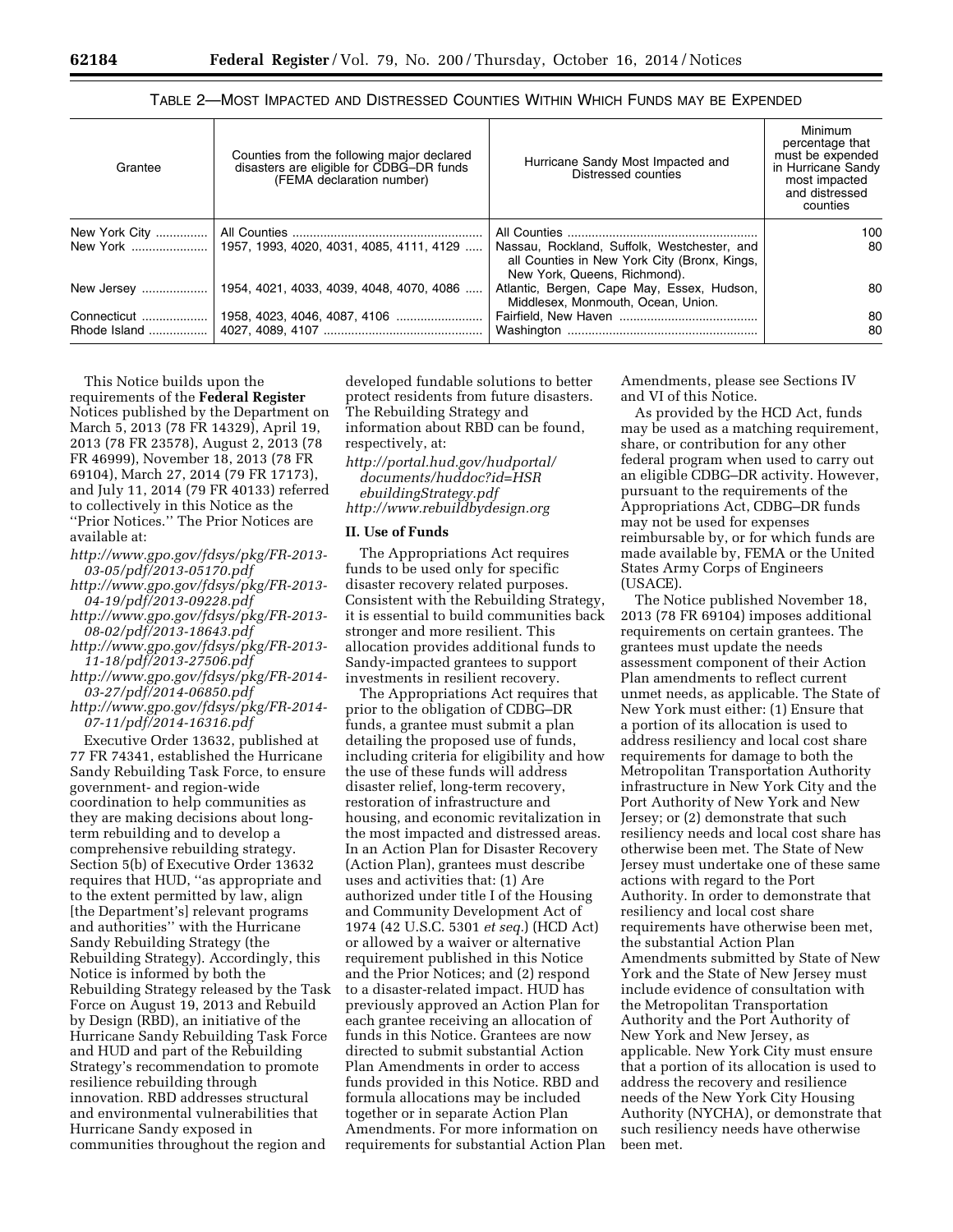### **III. Timely Expenditure of Funds**

To ensure the timely expenditure of funds the Appropriations Act requires that funds be expended within two years of the date HUD obligates funds to a grantee. Funds are obligated to a grantee upon HUD's signing of a grantee's CDBG–DR grant agreement. In its Action Plan, a grantee must demonstrate how funds will be fully expended within two years of obligation and HUD must obligate all funds not later than September 30, 2017. For any funds that the grantee believes will not be expended by the deadline and that it desires to retain, the grantee must submit a letter to HUD not less than 30 days in advance of the deadline justifying why it is necessary to extend the deadline for a specific portion of funds. The letter must detail the compelling legal, policy, or operational challenges necessitating any such waiver, and must also identify the date by when the specified portion of funds will be expended. The Office of Management and Budget (OMB) has provided HUD with authority to act on grantee waiver requests but grantees are cautioned that such waivers may not be approved. If granted, waivers will be published in the **Federal Register**. Funds remaining in the grantee's line of credit at the time of its expenditure deadlines will be recaptured by HUD.

# **IV. Grant Amendment Process**

To access funds allocated by this Notice grantees must submit a substantial Action Plan Amendment to their approved Action Plan. Submission to and review by HUD must follow the process outlined below. HUD approves the Amendment according to criteria identified in the Prior Notices and this Notice.

• Before submitting a substantial Action Plan Amendment, a grantee must consult with affected citizens, stakeholders, local governments and public housing authorities to determine updates to its needs assessment, and as necessary, update its comprehensive risk analysis;

• Grantee amends its citizen participation plan to reflect the requirements of this Notice, as described in Section VII.3;

• Grantee publishes the proposed substantial amendment to its previously approved Action Plan for Disaster Recovery on the grantee's official Web site for no less than 30 calendar days and holds at least one public hearing to solicit public comment;

• Grantee responds to public comment and submits its substantial Action Plan Amendment to HUD (with any additional certifications required by this Notice) no later than 120 days after the effective date of this Notice;

• HUD reviews the substantial Action Plan Amendment within 60 days from date of receipt and approves the Amendment according to criteria identified in the Prior Notices and this Notice;

• HUD sends an Action Plan Amendment approval letter. The Secretary may disapprove of the Action Plan Amendment if it is determined that it does not meet the requirements of this Notice or relevant prior Notices. If the substantial Amendment is not approved, a letter will be sent identifying its deficiencies; the grantee must then re-submit the Amendment within 45 days of the notification letter;

• Grantee ensures that the HUDapproved substantial Action Plan Amendment (and updated Action Plan) is posted on its official Web site;

• HUD sends an amended unsigned grant agreement with revised grant conditions to the grantee; and the grantee signs and returns the amended grant agreement;

• HUD signs the grant agreement amendment and revises the grantee's line of credit amount (this triggers the two year expenditure deadline for any funds obligated by this amended grant agreement) and provides a copy of the executed grant agreement to the grantee;

• If it has not already done so, grantee enters the activities from its published Action Plan Amendment into the Disaster Recovery Grant Reporting (DRGR) system and submits it to HUD within the system;

• The grantee may draw down funds from the line of credit after the Responsible Entity completes applicable environmental review(s) pursuant to *24 CFR part 58* (or paragraph A.20 under Section VI of the March 5, 2013 Notice) and, as applicable, receives from HUD or the state an approved Request for Release of Funds and certification;

• Grantee amends its published Action Plan to include its projection of expenditures and outcomes within 90 days of the Action Plan Amendment approval as provided for in paragraph VII.2.f of this Notice; and

• Grantee updates its full consolidated plan to reflect disasterrelated needs no later than its Fiscal Year 2015 consolidated plan update if it has not already completed the update.

#### **V. Authority To Grant Waivers**

The Appropriations Act authorizes the Secretary to waive, or specify alternative requirements for, any provision of any statute or regulation that the Secretary administers in

connection with HUD's obligation or use by the recipient of these funds (except for requirements related to fair housing, nondiscrimination, labor standards, and the environment). Waivers and alternative requirements are based upon a determination by the Secretary that good cause exists and that the waiver or alternative requirement is not inconsistent with the overall purposes of title I of the HCD Act. Regulatory waiver authority is also provided by *24 CFR 5.110, 91.600,* and *570.5.* 

# **VI. Rebuild by Design Allocations, Purpose, and Requirements**

Rebuild by Design (RBD) was a planning and design competition to increase resilience in the Sandy-affected region as part of recovery from the storm. The Department conducted the competition under the authority of § 105 of the America COMPETES Reauthorization Act of 2010 (15 U.S.C. 3719). Administered in partnership with philanthropic, academic, and nonprofit organizations, HUD solicited the best talents and ideas from around the world to seek innovative solutions for how communities rebuild and adapt in response to the damage from a disaster and future risks presented by natural hazards and climate change. More regarding the history of the competition can be found in the **Federal Register** at 78 FR 45551, published July 29, 2013, and 78 FR 52560, published August 23, 2013.

The competition resulted in the selection of ten interdisciplinary design teams as finalists to participate in an indepth process. Ultimately, six proposals were announced as winning proposals in June 2014, representing an award of distinction for the respective design teams.

### *1. Rebuild by Design Allocations*

Under this Notice, the Department is providing \$930 million in funds for use toward the implementation of proposals developed through the RBD competition. Unless otherwise provided for in the Prior Notices or in this Notice, the allocated RBD funds are subject to all applicable CDBG requirements. For example, RBD expenditures must be included in each grantee's overall benefit requirement. The specified uses and additional requirements on these allocations are outlined later in this Notice. Grantees are prohibited from spending the funds provided by this allocation for RBD on non-RBD purposes, including other disaster recovery activities.

Allocations for RBD are identified in Table 3 below by proposal: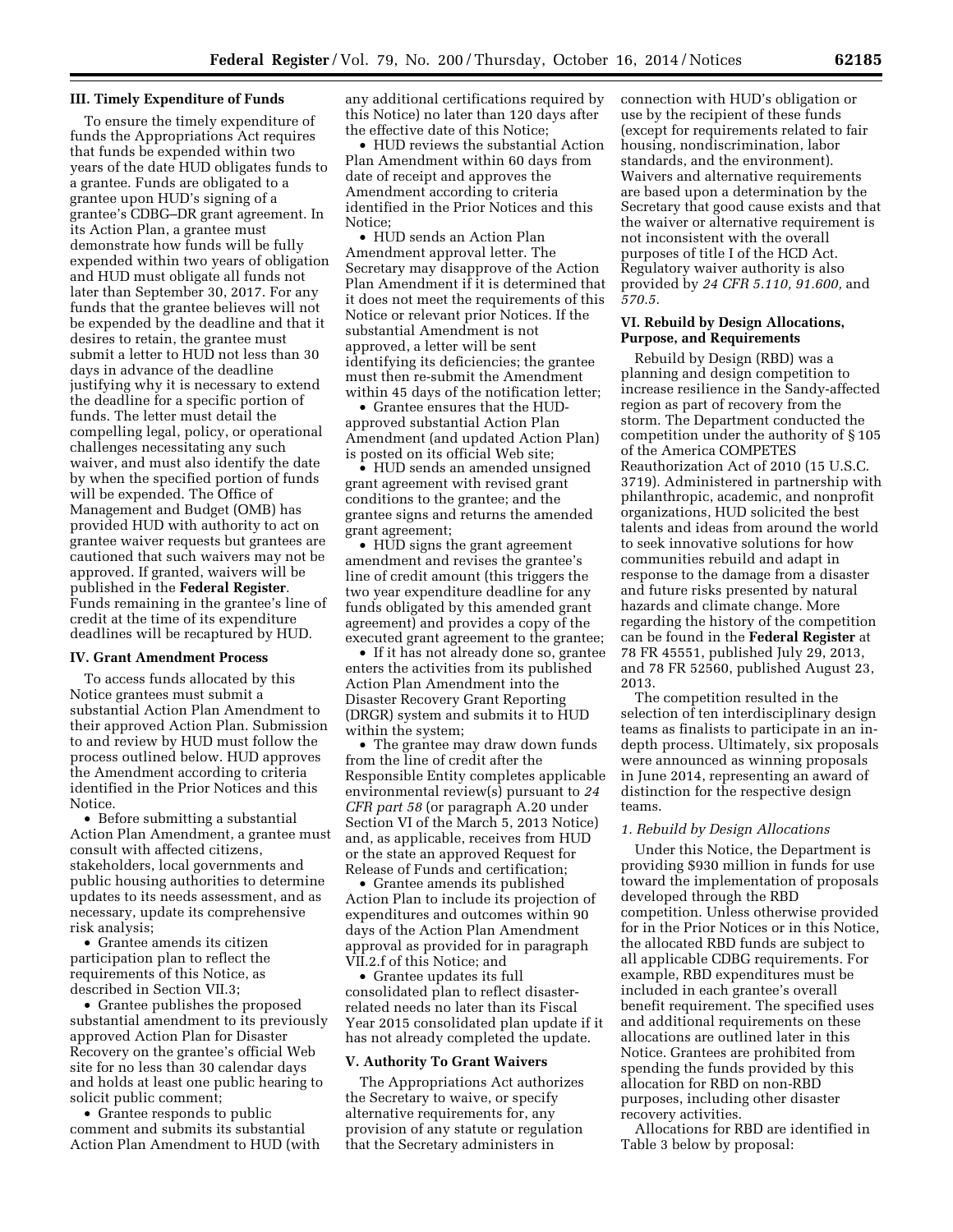| Grantee | Proposal                                               | Location | RBD CDBG-DR<br>Allocation |
|---------|--------------------------------------------------------|----------|---------------------------|
|         |                                                        |          | \$150,000,000             |
|         | State of New Jersey    Resist, Delay, Store, Discharge |          | 230.000.000               |
|         |                                                        |          | 125.000.000               |
|         |                                                        |          | 60.000.000                |
|         |                                                        |          | 335.000.000               |
|         |                                                        |          | 20.000.000                |
|         |                                                        |          | 10,000,000                |

TABLE 3—REBUILD BY DESIGN ALLOCATIONS BY PROPOSAL

As part of the RBD competition process, each design team worked closely with each respective grantee to ensure that design solutions within the proposals were consistent with the grantee's recovery goals and priorities.

# *2. Purpose of RBD Allocations and Required Actions*

Each selected proposal from the RBD competition is comprised of multiple phases, which collectively represent a larger master plan. For each selection, the multiple phases collectively are referred to in this Notice as the selected RBD proposal. For purposes of the RBDrelated sections of this Notice, HUD is referring to the first phase, portion of a phase, or pilot project of each selected proposal as an ''RBD Project.'' Each of these RBD Projects can be implemented to provide independent, meaningful risk reduction and assist in recovery. Successful implementation of RBD Projects will require collaboration within and among various levels of government (including, but not limited to, the environmental review and permitting process). In addition, implementation of RBD Projects may require engagement with private-sector, nonprofit, and philanthropic entities as part of an overall financing strategy.

At a minimum, grantees must use the specific allocation for each selected RBD proposal to undertake the following actions:

a. Implement each RBD Project identified in Section VI.3 consistent with the proposal selected through the RBD competition process, to the greatest extent practicable and appropriate, considering the technical, fiscal, environmental, legal, and other constraints or opportunities that may be encountered. CDBG–DR funds must be used to implement the RBD Project, including research, study, analysis, planning, citizen participation, design, and engineering activities or other activities (i.e., pre-development activities) that are necessary and reasonable to achieve RBD Project implementation as well as site work and RBD Project construction (i.e. development activities). The Department recognizes that the amount of CDBG–DR allocated to each proposal may not be sufficient to fully build-out the RBD Project. Accordingly, grantees must describe the

major or primary RBD Project elements that they will develop further for implementation according to the total amount of funding (HUD and non-HUD funds) that can be reasonably anticipated as part of the RBD Action Plan Amendment process described in Section VI.4. In order to meet the requirements of this Notice, the RBD Project, when completed, must achieve independent utility.

b. Undertake planning activities necessary at the RBD Project- and selected RBD proposal-level. Planning at the RBD Project level is necessary for the continued design and ultimate construction of the RBD Project activities. Planning at the selected RBD proposal level is necessary to ensure that the completed RBD Project will have appropriate continuity and connection to implementation of subsequent phases of the selected RBD proposal or other resilience plans and strategies. Selected RBD proposal-level planning must include development of an implementation strategy, including identification of potential funding sources and financing mechanisms, to continue the subsequent phase or phases of the selected RBD proposal. RBD Project-level planning should examine potential displacement of residents, businesses, and other entities due to potentially increasing costs of rent and property ownership in the years following the completion of the RBD Project (e.g., gentrification). Consideration should also be given to actions for mitigating the impacts of such displacement.

c. Develop an implementation case study and lessons learned document, recording the implementation process for each RBD Project, to be submitted to HUD prior to grant close-out. The Department anticipates that new and creative coordination structures, partnerships, and decision-making processes may be developed during the implementation process and will use these case studies and lessons learned documents to inform future recovery efforts. Grantees must develop this document using a scope and methodology acceptable to the Department. HUD will work with grantees to develop an acceptable format for this document.

The Department also encourages grantees to secure additional funding to implement other phases or portions of the selected RBD proposals and to consider increasing the scale, effectiveness, impact, or scope of the RBD Projects identified in this Notice. If the allocated RBD funding permits a grantee to implement additional phases

or portions of the selected RBD proposal beyond the RBD Project identified in the grantee's approved Action Plan Amendment, the grantee must, again, seek HUD approval through the substantial RBD Action Plan Amendment Process described in Section VI.4 below.

# *3. RBD Project Descriptions*

Descriptions of the RBD Projects to be funded with these allocations can be found on the RBD Web site (*[www.rebuildbydesign.org](http://www.rebuildbydesign.org)*) according to the names below:

#### a. State of New Jersey: Meadowlands

CDBG–DR funds are provided to assist in the implementation of the first phase (''Pilot 1'') of the proposal titled ''New Meadowlands.'' Pilot 1 includes Little Ferry, Moonachie, Carlstadt, Teterboro, and a portion of South Hackensack.

# b. State of New Jersey: Weehawken/ Hoboken/Jersey City

CDBG–DR funds are provided to assist in the implementation of the first phase (''Phase 1'') of the proposal titled ''Resist, Delay, Store, Discharge.''

# c. State of New York: Nassau County

CDBG–DR funds are provided to assist in the implementation of the first phase (''Slow Streams'') of the proposal titled ''Living with the Bay.'' Slow Streams runs along the Mill River and through Rockville Centre.

### d. State of New York: Staten Island

CDBG–DR funds are provided to assist in the implementation of the first phase (''Tottenville Pilot'') of the proposal titled ''Living Breakwaters.'' Tottenville Pilot is located along the South Shore.

# e. New York City: Manhattan/Lower East Side

CDBG–DR funds are provided to assist in the implementation of the first phase (''Compartment 1: East River Park'') of the proposal titled ''BIG U.''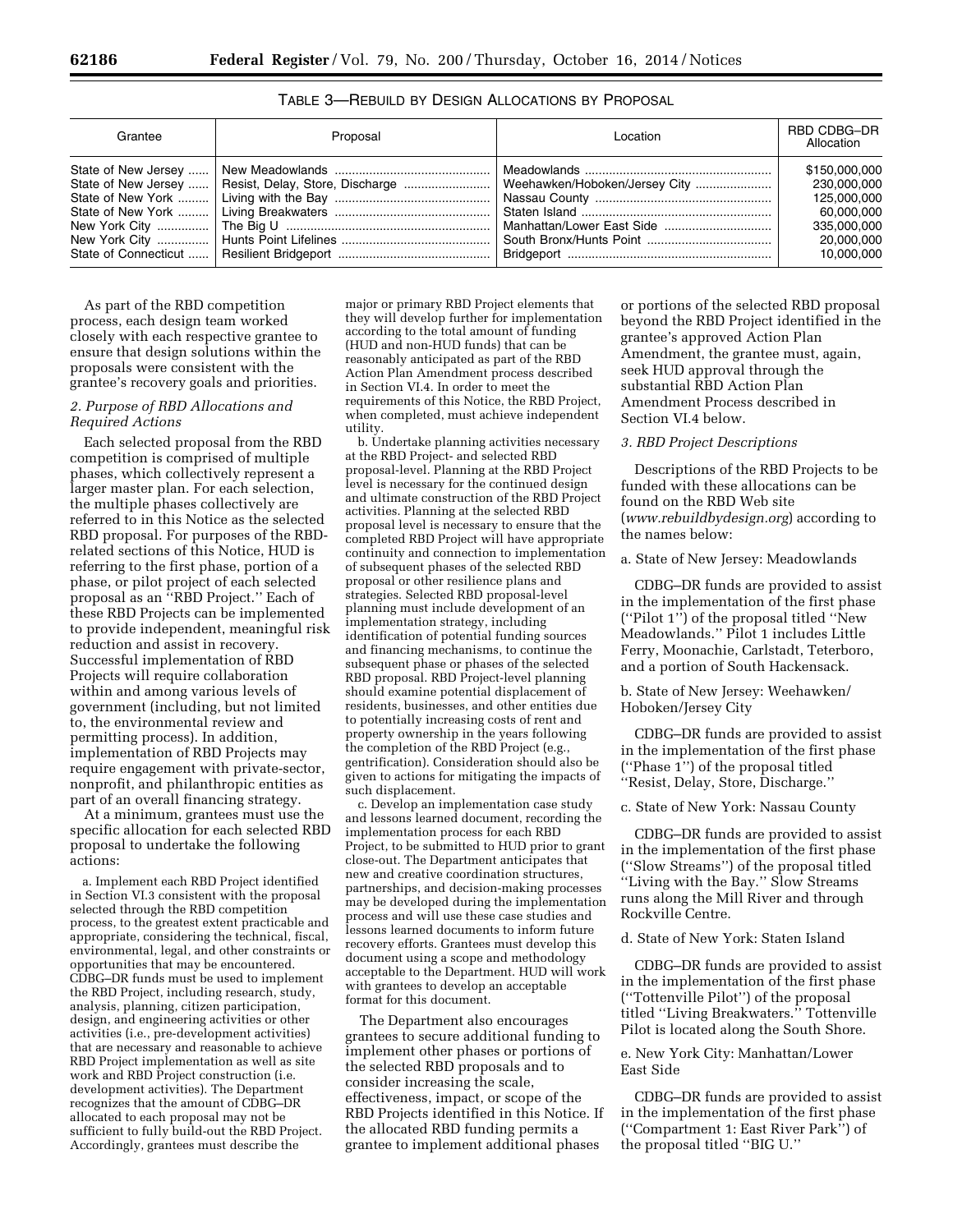f. New York City: South Bronx/Hunts Point

CDBG–DR funds are provided to assist in implementation of the proposal titled ''Hunts Point Lifelines.'' The amount of CDBG–DR funds allocated pursuant to this Notice is not sufficient to fully fund the first phase of the proposal. Therefore, funding is to be used for continued study, analysis, planning, and community engagement as well as for design, engineering, and construction of a pilot project, as yet undefined. For purposes of this allocation, this pilot project will be considered the RBD Project for this selected RBD proposal. In order to allow the time necessary for engagement of community stakeholders regarding selection of a pilot project, the pilot project does not need to be identified in the initial Action Plan Amendment submitted in response to this Notice; however the grantee must describe the planning activity and certify that it will complete the pilot project in its initial Action Plan Amendment. Once the pilot project is identified by the City, the City must then submit a substantial Action Plan Amendment that incorporates the pilot project in order for project-related funds to be obligated.

#### g. State of Connecticut: Bridgeport

CDBG–DR funds are provided to assist in implementation of the finalist proposal titled ''Resilient Bridgeport.'' Although the proposal for Bridgeport was not selected as a winning proposal, funds are being allocated to reduce flood risk for the most vulnerable public housing stock in the city and to leverage significant match funding from the State of Connecticut and other local funds. The Department recognizes that additional planning is required to reassess and re-scope one or more elements of the proposal to identify a pilot project that can be implemented and that the forthcoming project may require greater deviation from the proposal as submitted relative to that of winning proposals. Funding allocated pursuant to this Notice is to be used for continued study, analysis, planning, and community engagement as well as for design, engineering, and construction of a pilot project, as yet undefined. For purposes of this allocation, this pilot project will be considered the RBD Project for this selected proposal. At a minimum, the pilot project must reduce flood risk to public housing in the City's South End/ Black Rock Harbor area. In order to allow the time necessary for engagement of community stakeholders regarding selection of a pilot project, the pilot

project does not need to be identified in the initial Action Plan Amendment submitted in response to this Notice; however, the grantee must describe the planning activity and certify that it will complete the pilot project in its initial Action Plan Amendment. Once the pilot project is identified, the State of Connecticut must then submit a substantial Action Plan Amendment that incorporates the pilot project in order for project-related funds to be obligated.

### *4. RBD Action Plan Amendment Process*

The RBD Action Plan Amendment process, as described below, is designed to ensure that as specific plans for the RBD Project are developed, the RBD Project remains consistent with the selected RBD proposal and the RBD Project approved by HUD as an eligible CDBG activity as described in Section VII.4.c of this Notice. Before a grantee can access its RBD Allocation to carry out the RBD Project described in Section VI.2. of this Notice (or other phases of the selected RBD Proposal as permitted by this Notice), the grantee must complete the Grant Amendment process described in Section IV of this Notice as well as the RBD Amendment process described here:

a. Following announcement of RBD allocations on May 30, 2014, grantee proceeds with additional planning, outreach, design, engineering, and other pre-development activities necessary to develop the RBD Project to the level of detail necessary for purposes of environmental review, permitting, and construction. Grantees are strongly encouraged to integrate project planning with the environmental review process.

b. Grantees may charge to the grant the costs of CDBG eligible, RBD Project planning and pre-development activities incurred on or after May 30, 2014, by temporarily reprograming previously awarded CDBG–DR funds already identified for planning away from such planning activities for purposes of funding RBD Project planning and predevelopment activities under the alternative requirements described in Section VII.4.a. and b. of this Notice.

c. No later than 120 days after the effective date of this Notice, grantee must submit its initial RBD Action Plan Amendment. The required elements of this Amendment are further described in Section VI.6.a.

d. HUD approves the initial RBD Action Plan Amendment. Following HUD approval, grantee identifies the amount it wishes to obligate in consideration of the expenditure timeframes identified in Section III of this Notice and engages residents and

community stakeholders in fully developing the RBD Project. Grantee also begins to take actions necessary for the environmental review process.

e. *For RBD Projects not requiring an Environmental Impact Statement (EIS) pursuant to the requirements of 24 CFR part 58:* Grantee submits a subsequent substantial Action Plan Amendment to reflect the final RBD Project, as described in Section VI.6.b. This Amendment must include a detailed description of the final RBD Project as permitted and approved from the environmental review process. This Amendment may be submitted prior to or concurrent with grantee's submission of its Request for Release of Funds and Certifications (RROF). Following approval of the Action Plan Amendment and RROF, funds from the grantee's line of credit will be made available for construction (proceed to Section VI.4.g).

f. *For RBD Projects requiring an EIS:*  i. Following completion of the Draft EIS, grantee submits a subsequent substantial Action Plan Amendment to reflect the final RBD Project, as described in Section VI.6.b. This Amendment must identify the RBD Project scope and design as it exists at that point. Grantees are not prohibited from proceeding with the EIS process. HUD approval of this Action Plan Amendment is contingent upon whether the RBD Project is as consistent with the conceptual proposal as practicable and appropriate. HUD will provide clarifying guidance as to the content and format of materials that will help ensure timely approval of the Action Plan Amendment under the criteria for approval of Action Plan Amendments containing RBD Projects described in this Notice. If the Action Plan is not approved, RBD Project-related costs will not be eligible following the date of disapproval until the RBD Project is brought back into alignment with the RBD Project as proposed in the previously approved Action Plan.

ii. Grantee successfully stewards the RBD Project through the environmental review process pursuant to 24 CFR part 58 and any permitting processes required to implement the RBD Project.

iii. HUD anticipates that the final EIS or other project plan development may result in material changes to the project after grantee submits the subsequent substantial Action Plan Amendment described in Section VI.4.f.i. If no material changes have occurred since the previous RBD Project design and scope approved by HUD in the grantee's Action Plan Amendment, no additional amendment is necessary. If the RBD Project has undergone a material change, then the grantee must submit a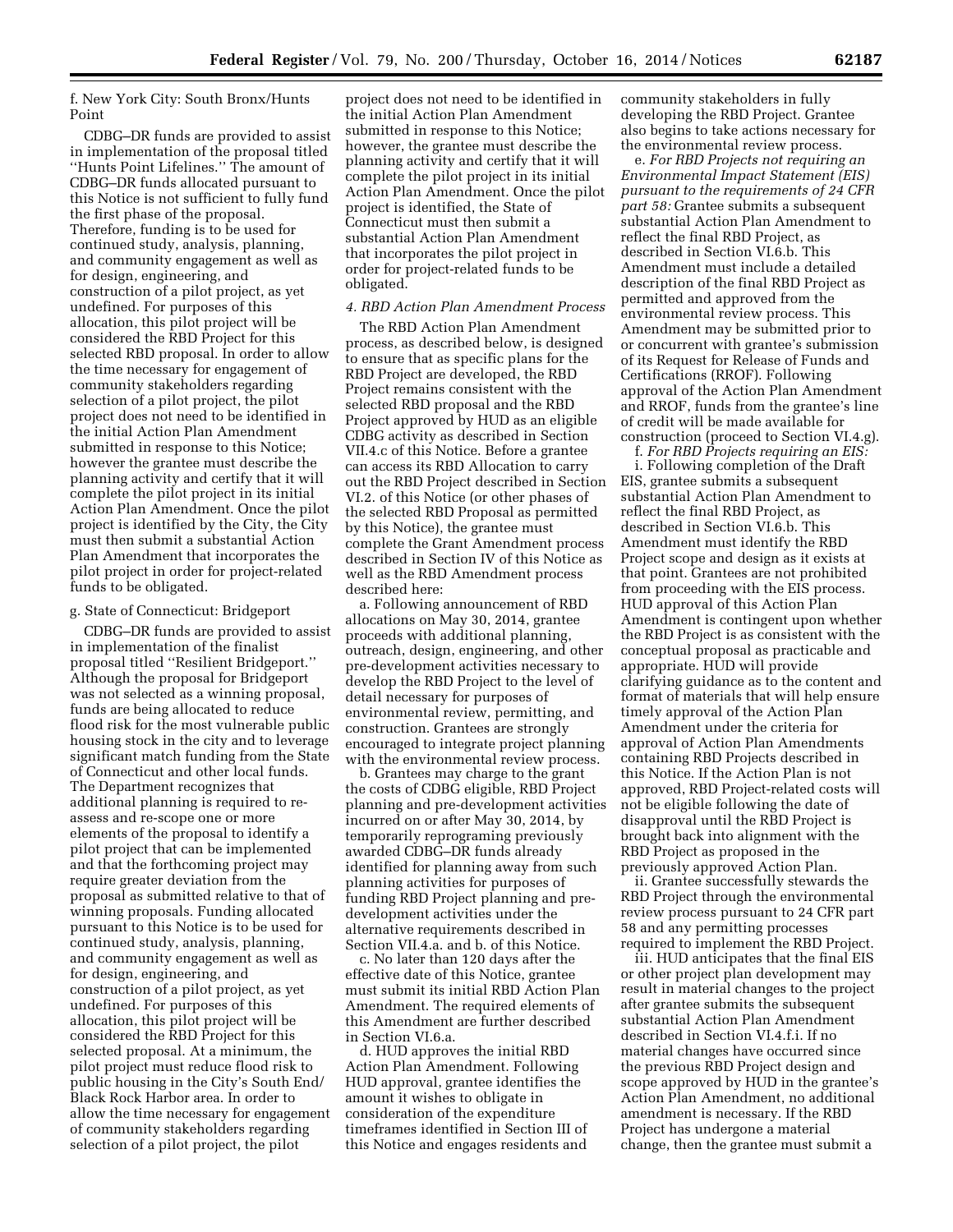substantial Action Plan Amendment in order to describe the final RBD Project as permitted and approved from the environmental review process. A grantee may submit its RROF concurrent with this Action Plan Amendment, if applicable, and its Record of Decision for the project. Following approval of the Action Plan Amendment, if applicable, and RROF, funds from the grantee's line of credit will be made available for construction.

g. Grantee begins drawing funds for construction. HUD staff will continue to routinely monitor each grantee for continued consistency of RBD Projects with its approved Action Plan.

# *5. RBD Environmental Review Requirements*

Grantees will conduct environmental reviews pursuant to 24 CFR part 58 and are strongly encouraged to integrate RBD Project planning with the environmental review process to the fullest extent possible by, for instance, aligning scoping and public comment periods required as part of environmental reviews with those required for RBD Action Plan Amendments. It is expected that grantees will undertake action that contributes to the environmental review process as soon as RBD Project planning commences. To expedite environmental review and permitting and to ensure that the most complex projects are delivered as efficiently as possible, grantees shall submit all RBD Projects to the Sandy Regional Team for Federal Review and Permitting as provided for in Section VII.1 of the Notice published on November 18, 2013 (78 FR 69104). Grantees must group together and evaluate as a single project all individual activities which are related either on a geographical or functional basis, or are logical parts of a composite of contemplated actions. Furthermore, grantees must analyze the reasonably foreseeable direct, indirect and cumulative effects of the RBD Project. See 40 CFR 1508.7 and 1508.8. If the RBD Project is anticipated to require an EIS, grantees are encouraged to undertake the scoping process as early as possible consistent with 24 CFR part 58 and 40 CFR parts 1500–1508.

### *6. RBD Action Plan Requirements*

# a. Initial Action Plan Amendment for Proposed RBD Project

Grantees in receipt of an RBD allocation must submit an initial substantial Action Plan Amendment that includes the following elements:

# (i) RBD Project Description

A general description of the proposed RBD Project to be designed and implemented (*e.g.,* through narrative, maps, and conceptual project renderings). This description must also identify the CDBG national objective(s) that will be met by the funded RBD Project. The grantee must describe the use of all funds dedicated for planning, pre-development, and project construction costs and must breakout estimated amounts for such costs. The description must demonstrate the RBD Project's feasibility and effectiveness in providing protection against current and future threats and hazards, including future risks associated with climate change. Additionally, the grantee must include in its description any applicable infrastructure requirements of the November 18, 2013 Notice as described in Section VI.7.a of this Notice.

(ii) Implementation Partnership for RBD Project

A description of the implementation partnership responsible for RBD Project completion. The description must identify the grantee agency responsible for managing the implementation of the RBD Project. The Action Plan Amendment must demonstrate that the implementing agency has the capacity to successfully implement the RBD Project in a timely, cost-effective, and compliant manner. If adequate capacity does not currently exist, the grantee must identify how it will provide this capacity. Adequate demonstration of capacity is typically reflected by, but is not limited to: Staffing levels; management structure; operational authority; experience; established controls, policies, and procedures; and history or ability to work collaboratively with other city, county, state, and federal agencies as required.

The description of the implementation partnership must identify the entities that will comprise the partnership as well as the nature and role of each entity of the partnership (*e.g.,* type of agreement, responsibilities, authorities, etc.). The description should include identification of any agreements that have been executed or that will need to be signed (such as contracts, subrecipient agreements, memoranda of understanding, etc.) for the partnership to effectively function and meet the requirements in this Notice. State grantees must include a description of the roles and responsibilities of the incorporated municipalities in which the projects are located.

(iii) Citizen Participation Plan for RBD Project

A description of the citizen participation plan specifically related to the prospective planning and implementation of RBD Projects. The competition process through which the proposals were developed involved transparent and inclusive community outreach and public participation surrounding each proposal. Grantees must demonstrate to the satisfaction of the Department that they will continue to similarly engage community stakeholders through the planning, design, and development process related to each RBD Project and selected RBD proposal in their Action Plan. HUD encourages grantees to align citizen participation plan requirements with environmental review public participation processes to the fullest extent possible to gain efficiencies. For example, if the project requires an EIS, then the required public comment period following the publication of a Draft EIS should run, to the fullest extent possible, concurrently with the comment period for the substantial Action Plan Amendment. Grantees must take steps to ensure that vulnerable and underserved populations, including racial and ethnic minorities, persons with disabilities, and persons with limited English proficiency, are involved in the planning and decisionmaking processes throughout the RBD Project.

#### (iv) RBD Project Timeline

A description of the general timeline for RBD Project development until completion. Grantees should identify the general timeframe for activities such as additional study/research, planning, design/engineering, environmental review and permitting, site development, and construction. The timeline must be revised to reflect more accurate expectations once the final RBD Project design is approved by HUD. The timeline should reflect a critical path approach to RBD Project completion that illustrates the milestones to the completion of the RBD Project and estimates the resources required for accomplishment of each milestone.

(v) Identification of Leveraged or Reasonably Anticipated Funds for RBD Project

A description of funds that are anticipated to be generated or secured in leveraging the CDBG–DR allocation for RBD Project completion as well as any additional CDBG–DR funds the grantee anticipates dedicating to the RBD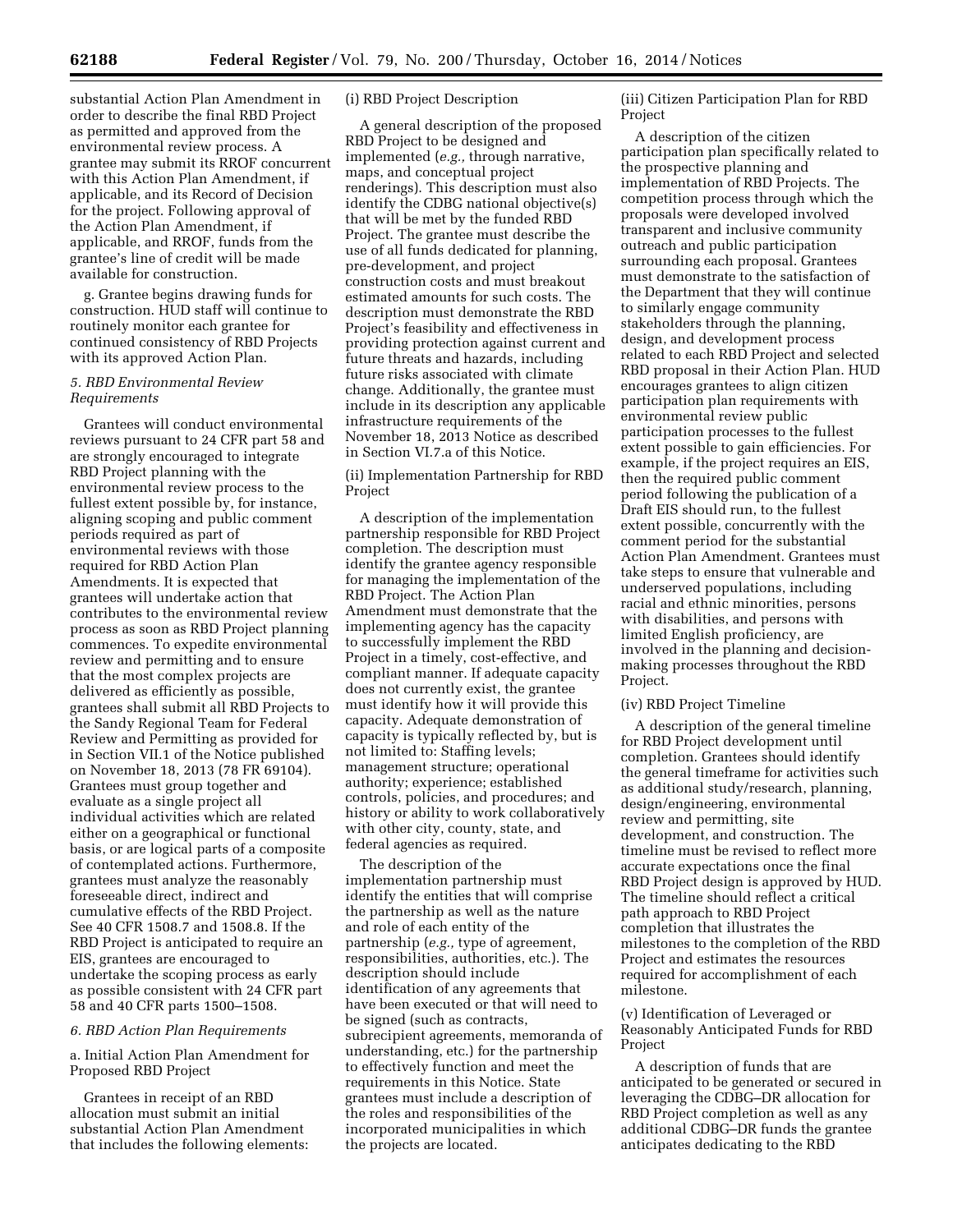Project beyond the funds allocated to the RBD Project in this Notice. Accordingly, the description must identify any potential gap or shortfall in RBD Project funding (relative to what is being proposed) and identify the strategy(ies) that will be pursued to secure such funds. While RBD Projects must be implemented as consistent with the winning proposals as practicable and appropriate, it is understood that modifications may be necessary in response to the amount of funding ultimately secured.

b. Subsequent Action Plan Amendment to Reflect Final RBD Project

As described under Section VI.4.e. and f. of this Notice, the Department is requiring grantees to submit an Action Plan Amendment as a condition for the release of funds for RBD Project-related construction activities. HUD will provide clarifying guidance as to the format of materials for approval of Action Plan Amendments containing the final RBD Project descriptions described in this Notice. Grantees are advised that the Amendment submission must detail a final RBD Project that comports with the selected RBD proposal to the greatest extent practicable and appropriate and must update the required RBD Action Plan Amendment elements described in Section VI.6.a.

Submissions will need to include an examination of the RBD Project through a Benefit-Cost Analysis, using methodologies and approaches acceptable to HUD. In its submission, the grantee must demonstrate the degree to which the project reduces flood risk and the respective geography that it will benefit. In its submission, the grantee must also certify to adequately fund the long-term operation and maintenance of the RBD Project from reasonably anticipated revenue, recognizing that operation and maintenance costs must be provided from sources other than CDBG and CDBG–DR funds. Approval of the Action Plan Amendment is contingent upon this certification.

Grantees are also responsible for demonstrating that the RBD Project is feasible, including having an appropriate design that will result in the benefits proposed. In order to demonstrate that the engineering design for the RBD Project is feasible, a registered Professional Engineer (or other design professional) must certify that the design meets the appropriate code, or industry design and construction standards. HUD, when approving the RBD Action Plan Amendment, may impose special conditions on the grants to address high

risk factors that HUD identifies in its review.

HUD expects the grantee or a subrecipient, contractor, or subgrantee to take responsibility for operating and maintaining any levee, floodwall, or other flood control structure or system funded under the RBD allocation. Grantees must identify the entity(ies) that will own, operate, and maintain any levee or levee/breakwater system. Any levee or levee/breakwater system funded under the RBD allocation must be technically sound. The grantee must certify in its Action Plan Amendment that it, or the local authority assuming ownership of a levee, will take action to ensure the levee is certified and meets FEMA standards at 44 CFR 65.10 and is subsequently accredited by FEMA, which allows for floodmaps to be redrawn accordingly.

### *7. Applicability of Prior Notice Requirements to RBD Projects*

a. Infrastructure requirements of Prior Notices

As a result of the RBD competition process, RBD Projects are considered as having met:

(i) The definition of infrastructure projects and related infrastructure projects under Section VI.b.1 of the November 18, 2013 Notice;

(ii) The requirement for impact and unmet needs assessments and the comprehensive risk analysis under Section VI.c and VI.d of the November 18, 2013 Notice;

(iii) The process required for the selection and design of green infrastructure projects or activities under Section VI.f of the November 18, 2013 Notice; and

(iv) The additional requirements for major infrastructure projects (''Covered Projects'') under Section VI.g of the November 18, 2013, Notice. However, the Initial RBD Action Plan Amendment as described in Section VI.6.a of this Notice must still include a description of how the grantee plans to monitor and evaluate the efficacy and sustainability of RBD Projects, and meet the resilience performance standards requirement as outlined at Section VI.2.e of the November 18, 2013 Notice. Each RBD Project has been introduced to the Sandy Regional Infrastructure Resilience Coordination (SRIRC) Group. Grantees are expected to continue to work in consultation with SRIRC as this state and federal interagency group can help facilitate coordination of project scopes to best align and integrate with other recovery projects in the area. In addition, funded RBD Projects will be submitted to the Sandy Regional Team

for Federal Review and Permitting for enhanced coordination that can expedite the implementation process, as provided for in Section VII.1 of the Notice published on November 18, 2013 (78 FR 69104).

#### b. Eligible Activity

Under the waiver and alternative requirements imposed by this Notice, RBD Projects are CDBG-eligible activities subject to a determination by the Department that the RBD Project remains as consistent with the selected RBD proposal as practicable and appropriate, and meets all other requirements in this Notice.

HUD has previously provided for the eligibility of large complex projects that are composed of multiple activities that, in and of themselves, would be eligible and contribute to long-term recovery. The Department has determined that the projects resulting from the RBD process are a critical component of the region's long-term recovery and resilience to future weather events. To accomplish the initiative's stated intention, each grantee will fund additional strategic planning and public outreach followed by an RBD Project that successfully implements an initial phase of the design. At HUD's request, grantees have agreed that the RBD Projects will be implemented and contribute to their respective disaster recovery process. At this stage of development, it may be difficult for grantees to categorize RBD Projects into discrete categories of CDBG eligibility. HUD has determined that the activities that comprise the RBD Project, including the implementation case study and lessons learned document, are necessarily eligible CDBG activities under this Notice. Therefore, to streamline implementation of RBD Projects, HUD is providing an alternative requirement, as described in Section VII.4.c of this Notice, to create an eligible activity referred to as 'Rebuild by Design,' to include all predevelopment and construction activities carried out in accordance with identified RBD Projects referenced in this Notice. As a criterion for approval of an Action Plan Amendment containing an RBD Project, HUD must determine that the description of the RBD Project, as included in a grantee Action Plan, is consistent with the eligible activity described in this Notice. Grantees must consider any portion of their RBD allocations expended on planning and general administrative costs as planning and general administrative expenditures for purposes of calculating compliance with the 20 percent cap on planning and general administration costs and 5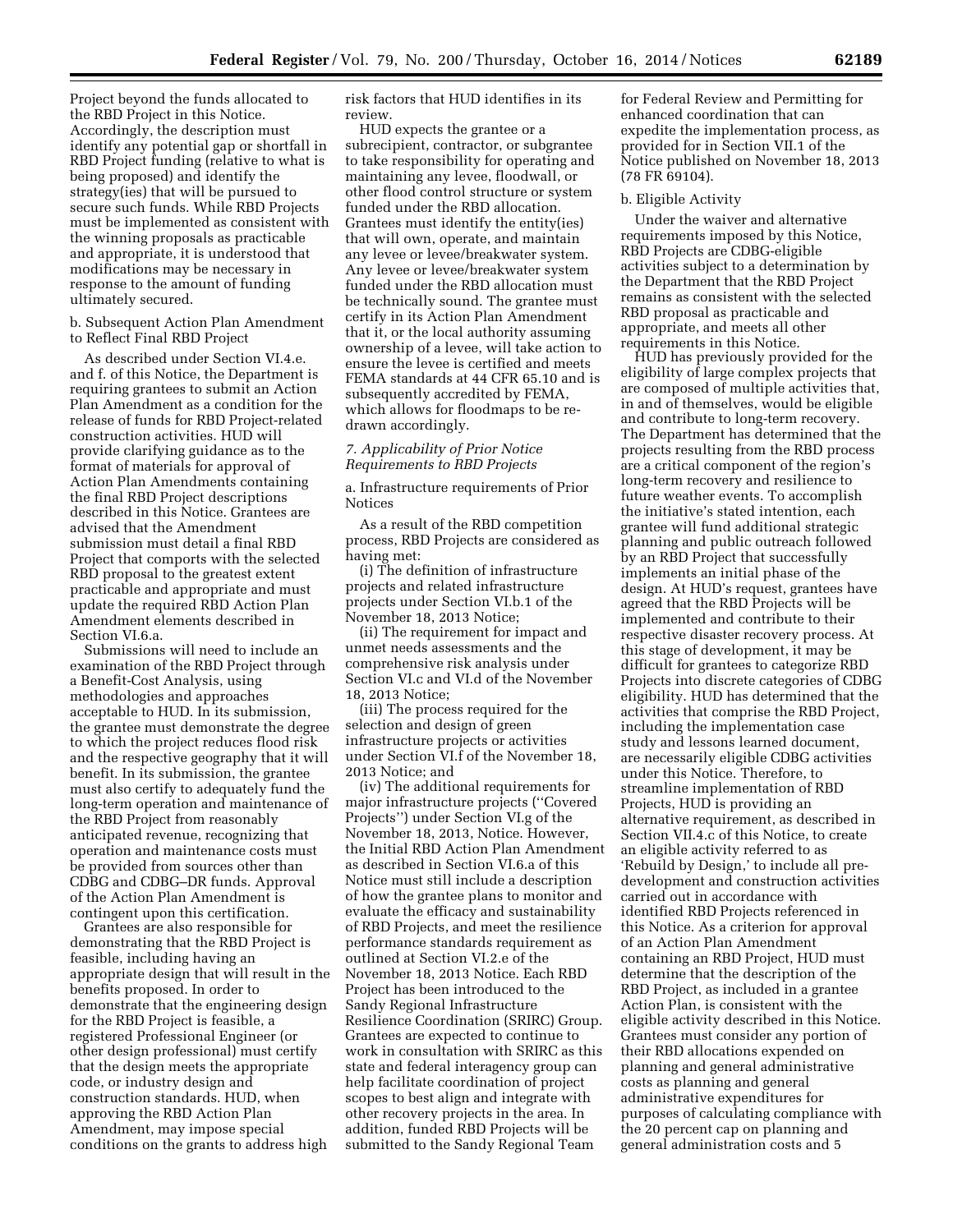percent cap on general administration costs of their total CDBG–DR grant (i.e., the sum total of all CDBG–DR funds received under the Appropriations Act) as outlined in the March 5, 2013 Notice.

# c. National Objective Classification

In the initial RBD Action Plan Amendment submitted in response to this Notice, as described in Section VI.6.a of this Notice, grantees must identify the CDBG national objective(s) associated with each RBD Project. Each RBD Project must meet the national objective requirements applicable to other CDBG–DR activities. Grantees may attribute a single national objective that covers the complete RBD Project activity; however grantees may also choose to categorize the project into multiple activities in order to distinguish and classify expenditures as benefiting low- and moderate-income populations, as a means of meeting the overall benefit requirement. Grantees must establish appropriate methods by which an RBD Project may be attributable to multiple national objectives through consultation with the Department. In addition, through the research and analysis conducted as part of the competition, RBD Projects have demonstrated an acceptable connection to recovery from the direct and indirect impacts of Hurricane Sandy.

# d. Procurement of Consultants Supporting Project Design

Grantees should ensure that individuals with a strong working knowledge of both the RBD Project to be implemented and the overall proposal are among the consultants hired to advance the project. Given the unique knowledge and understanding that each RBD design team possesses regarding their respective proposal, grantees should consider how it may procure design team members noncompetitively. The RBD design teams and their members represent a collection of some of the best planning, design, and engineering talent in the world as they were selected by the President's Hurricane Sandy Rebuilding Task Force out of a universe of 148 teams from more than 15 different countries. The teams also bring interdisciplinary expertise such as economists, sociologists, hydrologists, and climate scientists.

If a grantee has adopted or is required to use 24 CFR part 85, the grantee is reminded of the provisions of 24 CFR 85.36, which set forth the conditions under which a grantee may engage in a non-competitive, single source procurement (§ 85.36(d)(4)). Grantees operating under part 85 are granted the

authorization referenced under § 85.36 (d)(4)(i)(C) only regarding procurement of the design teams (or members of the design teams) that participated in the development of selected RBD proposals through the HUD-sponsored RBD competition. The grantee will be responsible for ensuring compliance with requirements that all costs be necessary and reasonable. (In many cases, this will entail the grantee undertaking a cost analysis prior to hiring consultants.) Grantees that have not adopted part 85 should review state or local requirements associated with single source procurement to ensure continued consistency with § 85.36 and are advised to follow all applicable procurement requirements as well as those identified by HUD regulations and Notices.

## **VII. Applicable Rules, Statutes, Waivers, and Alternative Requirements**

This section of the Notice describes requirements imposed by the Appropriations Act, as well as applicable waivers and alternative requirements. For each waiver and alternative requirement described in this Notice, the Secretary has determined that good cause exists and the action is not inconsistent with the overall purpose of the HCD Act. The following requirements apply only to the CDBG–DR funds appropriated in the Appropriations Act.

Grantees may request additional waivers and alternative requirements to address specific needs related to their recovery activities. Except where noted, waivers and alternative requirements described below apply to all grantees under this Notice. Under the requirements of the Appropriations Act, waivers are effective five days after publication in the **Federal Register**.

# *1. Incorporation of General Requirements, Waivers, Alternative Requirements, and Statutory Requirements Previously Described*

Grantees are advised that general requirements, waivers and alternative requirements provided for and subsequently clarified or modified in the Prior Notices, apply to all funds under this Notice, except as modified herein. These waivers and alternative requirements provide additional flexibility in program design and implementation to support resilient recovery following Hurricane Sandy, while also ensuring that statutory requirements unique to the Appropriations Act are met. Waivers or alternative requirements previously issued pursuant to specific grantee

requests remain in effect under their terms.

## *2. Action Plan for Disaster Recovery Waiver and Alternative Requirements*

*a. Infrastructure Programs and Projects.* The infrastructure requirements described in in Section VI.2 of the Notice published on November 18, 2013 (78 FR 69106) apply to infrastructure programs and projects funded through the allocation provided by this Notice except as otherwise noted for RBD Projects in Section VI of this Notice. In evaluating infrastructure programs and projects included in a substantial Action Plan Amendment submitted in response to this Notice, HUD will assess the adequacy of a grantee's response to each of the elements outlined in Section VI.2 of the November 18, 2013 Notice or as qualified in this Notice regarding RBD Projects as a basis for the approval of the amendment. However, grantees need not resubmit responses to elements approved by HUD unless warranted by changing conditions or if projectspecific analysis is required.

b. *Identification/Description of Covered Projects.* For any Covered Project held to the requirements of the Notice published on November 18, 2013, Section VI.2.g.1 of that Notice (''Action Plan for Disaster Recovery waiver and alternative requirement— Infrastructure Programs and Projects, Additional Requirements for Major Infrastructure Projects, Identification/ Description''), as amended by the March 27, 2014 Notice, is modified to require: A description of the Covered Project, including: total project cost estimate (illustrating both the CDBG–DR award as well as other federal resources for the project, such as funding provided by the Department of Transportation or FEMA), CDBG eligibility (i.e., a citation to the HCD Act, applicable **Federal Register** notice, or a CDBG regulation), how it will meet a national objective, and the project's connection to Hurricane Sandy or other disasters cited in this Notice. The Department recognizes that grantees often finance large scale infrastructure projects by leveraging several sources of funds that may shift over time. Therefore, the Department may elect to approve projects based on estimates of total project cost and of other funding sources as well as the CDBG–DR contribution amount. Grantees are expected to provide the best estimates available and the expected timeline for determining the exact costs. Grantees must submit an Action Plan Amendment to reflect any material adjustments to the cost estimate. As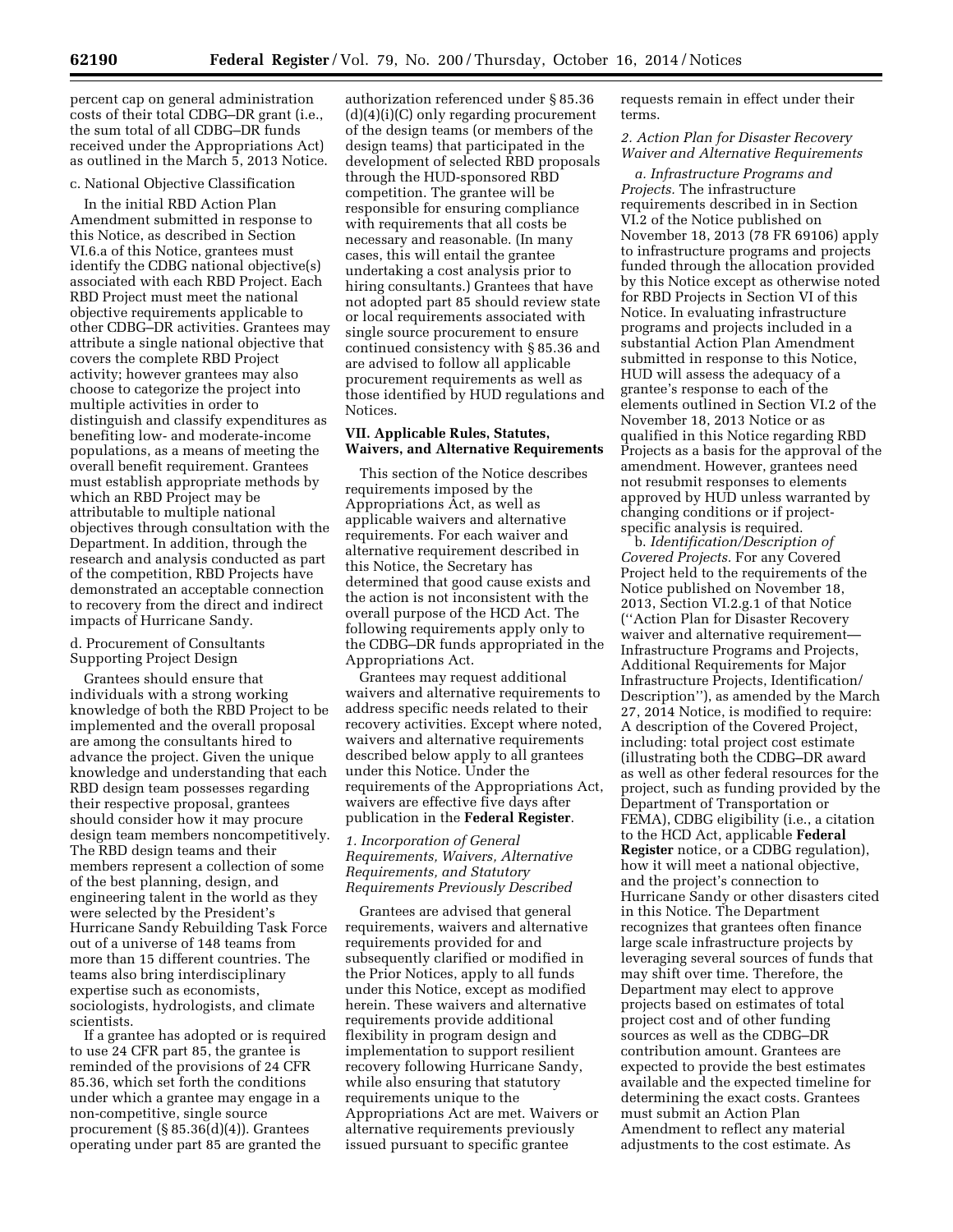described in Section VII.3 of this Notice, where an adjustment of the CDBG–DR contribution to a Covered Project triggers the substantial amendment criteria described in the March 5, 2013 Notice (78 FR 14329) at Section VI.A.3.a., grantees must submit a Substantial Action Plan Amendment subject to the requirements of the Notice, which requires no less than 7 calendar days to solicit public comment. The Covered Project itself is subject to the 30-day comment period and public hearing required by the November 18, 2013 Notice. However, HUD will consider resubmissions of Covered Projects submitted to HUD prior to the effective date of this Notice and revised in accordance with these amended requirements, subject to all nonsubstantial Action Plan Amendment requirements.

c. *Certification of proficient controls, processes and procedures.* The Appropriations Act requires the Secretary to certify, in advance of signing a grant agreement, that the grantee has in place proficient financial controls and procurement processes and has established adequate procedures to prevent any duplication of benefits as defined by Section 312 of the Stafford Act, ensure timely expenditure of funds, maintain comprehensive Web sites regarding all disaster recovery activities assisted with these funds, detect and prevent waste, fraud, and abuse of funds. Grantees submitted documentation for the Secretary's certification pursuant to paragraph VI.E.42.q of the March 5, 2013 Notice and updated them in accordance with 78 FR 691014 (November 18, 2013). In any Action Plan Amendment submitted after the effective date of this Notice, grantees are required to identify any material changes in its processes or procedures that could potentially impact the Secretary's or the grantee's prior certification. Grantees are advised that HUD may revisit any prior certification based on a review of an Action Plan Amendment submitted for this allocation of funds, as well as monitoring reports, audits by HUD's Office of the Inspector General, citizen complaints or other sources of information. As a result of HUD's review, the grantee may be required to submit additional documentation or take appropriate actions to sustain the certification.

d. *Amending the Action Plan.* Except as otherwise provided for in this Notice, Section VI.A.1.k at 78 FR 14337 of the March 5, 2013 Notice is amended, as necessary, to require each grantee to submit a substantial Action Plan Amendment to HUD within 120 days of

the effective date of this Notice. All Action Plan Amendments submitted after the effective date of this Notice must be prepared in accordance with the Prior Notices, as modified by this Notice. In addition, they must budget all, or a portion, of the funds allocated under this Notice. Grantees are reminded that an Action Plan may be amended one or more times until it describes uses for 100 percent of the grantee's CDBG–DR award. The last date that grantees may submit an Action Plan Amendment is June 1, 2017 given that HUD must obligate all CDBG–DR funds not later than September 30, 2017. The requirement to expend funds within two years of the date of obligation will be enforced relative to the activities funded under each obligation, as applicable.

e. *HUD Review/Approval.* Consistent with the requirements of section 105(c) of the Cranston-Gonzalez National Affordable Housing Act, HUD will reject or approve each grantee's substantial Action Plan Amendment within 60 days from the date of receipt. This timeframe allows HUD's federal partners to view the Amendment and provide feedback. The Secretary may disapprove an Amendment if it is determined that it does not meet the requirements of the Prior Notices, as amended by this Notice.

f. *Projection of expenditures and outcomes.* Section VI.A.1.l. at 78 FR 14337 of the March 5, 2013 Notice is amended, as necessary, to require each grantee to amend its Action Plan to update its projection of expenditures and outcomes within 90 days of its Action Plan Amendment approval. The projections must be based on each quarter's expected performance beginning the quarter funds are available to the grantee and continuing each quarter until all funds are expended. Projections should include the entire amount allocated by this Notice. Amending the Action Plan to accommodate these changes is not considered a substantial amendment. Guidance on preparing the projections is available on HUD's Web site at: *[http://portal.hud.gov/hudportal/](http://portal.hud.gov/hudportal/HUD?src=/program_offices/comm_planning/communitydevelopment/programs/drsi/afwa) [HUD?src=/program](http://portal.hud.gov/hudportal/HUD?src=/program_offices/comm_planning/communitydevelopment/programs/drsi/afwa)*\_*offices/comm*\_ *[planning/communitydevelopment/](http://portal.hud.gov/hudportal/HUD?src=/program_offices/comm_planning/communitydevelopment/programs/drsi/afwa) [programs/drsi/afwa.](http://portal.hud.gov/hudportal/HUD?src=/program_offices/comm_planning/communitydevelopment/programs/drsi/afwa)* 

# *3. Citizen Participation Waiver and Alternative Requirement*

78 FR 69104 (November 18, 2013) modified paragraph 3 at 78 FR 14338 of the March 5, 2013 Notice to require grantees to publish substantial Action Plan Amendments for comment for 30 days prior to submission to HUD. Covered Projects are subject to the 30 day comment period and public hearing

required by the November 18, 2013 Notice. However, as described in paragraph VII.2.b. of this Notice, this paragraph modifies paragraph 4 at 78 FR 69109 of the November 18, 2013 Notice by imposing a 7-day public comment period *only* when a grantee proposes adjustments of CDBG–DR contributions to a Covered Project that would trigger a substantial amendment by exceeding the \$1 million threshold. Action Plan amendments must include full project descriptions for Covered Projects. Grantees are reminded of both the citizen participation requirements of that Notice and that HUD will monitor grantee compliance with those requirements and the alternative requirements of this Notice. Grantees are strongly encouraged to align citizen participation plan requirements with environmental review public participation processes to the fullest extent possible to gain efficiencies. Grantees are encouraged to conduct outreach to community groups, including those that serve minority populations, persons with limited English proficiency, and persons with disabilities, to encourage public attendance at the hearings and the submission of written comments concerning the Action Plan Amendment.

The grantee must continue to make the Action Plan, any amendments, and all performance reports available to the public on its Web site and on request. The grantee must also make these documents available in a form accessible to persons with disabilities and persons of limited English proficiency, in accordance with the requirements of the March 5, 2013 Notice. Grantees are also encouraged to conduct outreach to local nonprofit and civic organizations to disseminate draft substantial Action Plan Amendments for public comment. Until the grant is closed the grantee must provide citizens, affected local governments, and other interested parties with reasonable and timely access to information and records relating to the Action Plan and to the grantee's use of grant funds. This objective should be achieved through effective use of the grantee's comprehensive Web site mandated by the Appropriations Act.

# *4. Waivers and Alternative Requirements for Rebuild by Design Allocations*

*a. Interim funding for RBD planning and RBD Project-related predevelopment costs.* Without providing a waiver and alternative requirement, HUD would be required to make the RBD eligible activity determination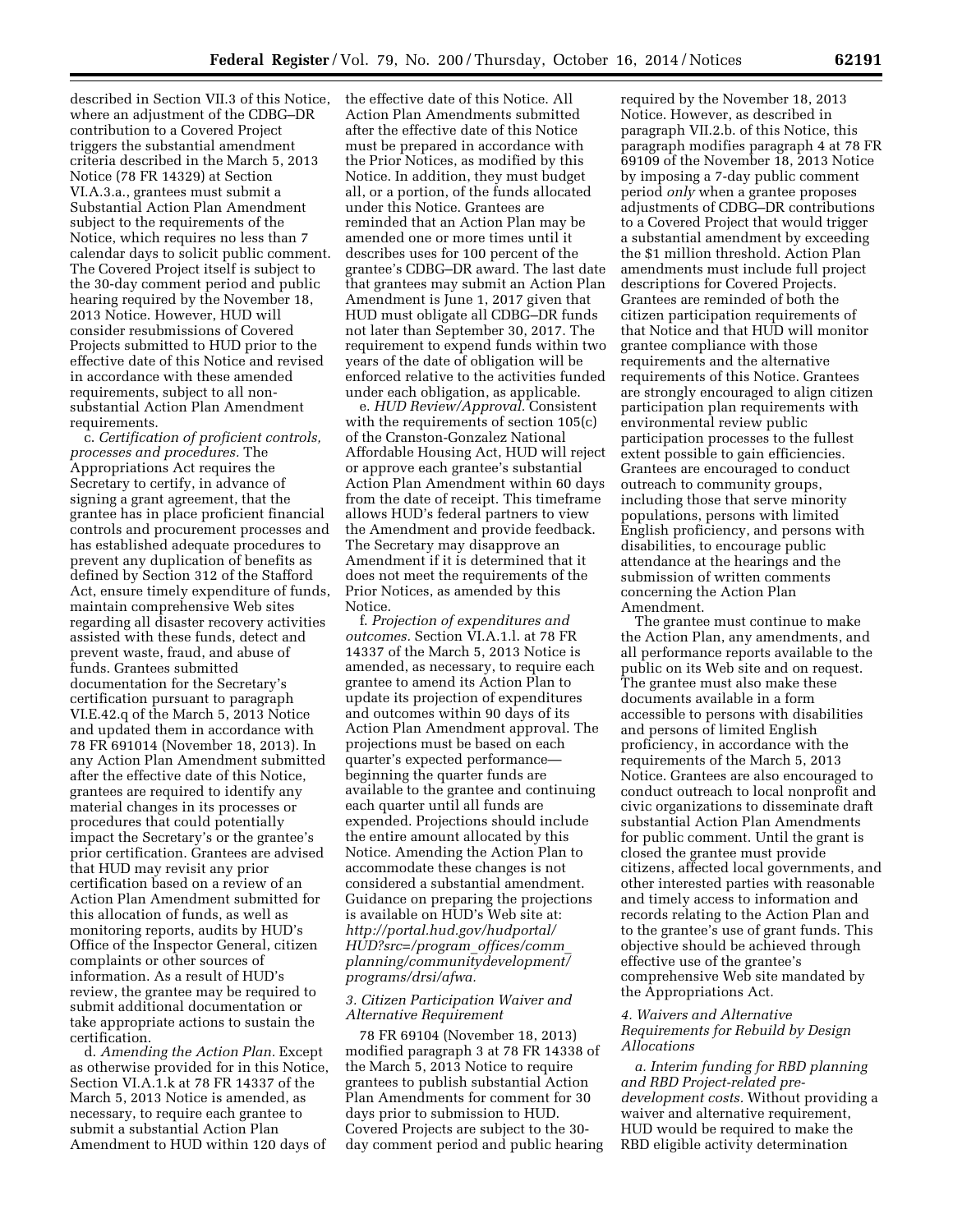described in Section VI.7.b prior to a grantee's use of funds made available by the RBD Allocation for RBD Project predevelopment costs. However, this eligibility determination will not be made until the grantee has completed the RBD Action Plan Amendment Process as described in Section VI.4. To ensure timely progress and prevent gaps in continuity regarding design development and community engagement for implementation of RBD Projects, HUD is providing this waiver and alternative requirement to permit grantees to temporarily reprogram CDBG–DR funds previously identified for planning in an Action Plan governing earlier CDBG–DR allocations under the Appropriations Act. This alternative requirement will allow grantees to move funds temporarily from planning activities for purposes of funding RBD Project planning and predevelopment costs. In order to undertake this action, grantees must submit a non-substantial Action Plan Amendment to identify any amounts reprogrammed, with the exception of general planning activities that are eligible under 24 CFR 570.205 (including planning activities under 570.205 undertaken by states pursuant to the waiver for planning-only activities in the March 5, 2013 Notice), which would not require an amendment. Under the terms of this alternative requirement, when funds become available under the grantee's line of credit for the RBD Project, the grantee must set aside funds from the RBD allocation in the amount reprogrammed for the RBD Project under this alternative requirement for the original planning purpose for which these funds were designated. Use of existing CDBG–DR funding for RBD Project planning and pre-development activities is allowed for such expenditures incurred following the announcement of RBD allocations by the Secretary on May 30, 2014.

*b. Citizen participation waiver and alternative requirement—Interim funding for RBD Project planning and pre-development costs.* Modifications to a grantee's Action Plan to reflect the temporary reprogramming of funds for RBD Project planning and predevelopment costs, as outlined in subparagraph a above, are not subject to the substantial amendment criteria described in the March 5, 2013 Notice (78 FR 14329); however, these modifications are subject to all nonsubstantial Action Plan Amendment requirements.

*c. Rebuild by Design as an eligible CDBG activity.* As described in Section VI.7.b of this Notice, the Department is waiving 42 U.S.C. 5305(a) only to the extent necessary to create a new eligible activity, the 'Rebuild by Design' eligible activity, that includes:

• *RBD Pre-development and Construction Costs:* This waiver and alternative requirement permits grantees receiving an RBD allocation to designate all necessary pre-development and construction costs carried out in accordance with the selected RBD proposal described in a HUD-approved Action Plan as an eligible activity; and

• *RBD Implementation case study and lessons learned document:* This waiver and alternative requirement allows grantees to classify costs expended on the preparation of the case study and lessons learned document required in Section VI of this Notice as eligible CDBG activity costs (not planning costs) of the 'Rebuild by Design' eligible activity.

# *5. Reimbursement of Disaster Recovery Expenses*

In addition to pre-award requirements described in the March 5, 2013 Notice, grantees are subject to HUD's guidance issued July 30, 2013—''Guidance for Charging Pre-Award Costs of Homeowners, Businesses, and Other Qualifying Entities to CDBG Disaster Recovery Grants'' (CPD Notice 2013– 05), as may be amended. The CPD Notice is available on the CPD Disaster Recovery Web site at: *[http://](http://portal.hud.gov/hudportal/documents/huddoc?id=cdbg_preaward_notice.pdf) [portal.hud.gov/hudportal/documents/](http://portal.hud.gov/hudportal/documents/huddoc?id=cdbg_preaward_notice.pdf)  [huddoc?id=cdbg](http://portal.hud.gov/hudportal/documents/huddoc?id=cdbg_preaward_notice.pdf)*\_*preaward*\_*notice.pdf.* 

# *6. Duplication of Benefits*

Grantees are reminded that the March 5, 2013 Notice, at 78 FR 14344, imposes a requirement that grantees, in administering grant funds, adhere to the guidance in the **Federal Register** Notice published November 16, 2011 (76 FR 71060), ''Guidance on Duplication of Benefit Requirements and Provision of CDBG–DR Assistance''. This requirement continues to apply to funds made available under this Notice. The Duplication of Benefits Notice is available on the CPD Disaster Recovery Web site at: *[http://portal.hud.gov/](http://portal.hud.gov/hudportal/HUD?src=/programoffices/administration/hudclips/notices/cpd) [hudportal/HUD?src=/programoffices/](http://portal.hud.gov/hudportal/HUD?src=/programoffices/administration/hudclips/notices/cpd) [administration/hudclips/notices/cpd](http://portal.hud.gov/hudportal/HUD?src=/programoffices/administration/hudclips/notices/cpd)* 

## *7. Eligibility of Needs Assessment and Comprehensive Risk Analysis Costs*

Grantees may use CDBG–DR funds to update their impact and unmet needs assessments as well as their comprehensive risk analyses for infrastructure projects as required by November 18, 2013 Notice, consistent with the overall 20 percent limitation on the use of funds for planning, management, and administrative costs.

# **VIII. Catalog of Federal Domestic Assistance**

The Catalog of Federal Domestic Assistance number for the disaster recovery grants under this Notice is as follows: 14.269.

# **IX. Finding of No Significant Impact**

A Finding of No Significant Impact (FONSI) with respect to the environment has been made in accordance with HUD regulations at *24 CFR part 50,* which implement section 102(2)(C) of the National Environmental Policy Act of 1969 (42 U.S.C. 4332(2)(C)). The FONSI is available for public inspection between 8 a.m. and 5 p.m. weekdays in the Regulations Division, Office of General Counsel, Department of Housing and Urban Development, 451 7th Street SW., Room 10276, Washington, DC 20410–0500. Due to security measures at the HUD Headquarters building, an advance appointment to review the docket file must be scheduled by calling the Regulations Division at 202–708–3055 (this is not a toll-free number). Hearing or speech-impaired individuals may access this number through TTY by calling the toll-free Federal Relay Service at 800–877–8339.

Dated: October 9, 2014.

# **Clifford Taffet,**

*General Deputy Assistant Secretary.* 

# **Appendix A—Allocation Methodology May 2014 CDBG–DR Allocation Methodology**

This allocation is calculated based on relative share of needs HUD has estimated are required to rebuild to a higher standard consistent with CDBG program requirements and the goals set forth in the Hurricane Sandy Rebuilding Strategy. HUD's analysis shows that when calculating both unmet repair costs and resiliency needs, there is adequate funding allocated to address the critical housing and small business repair needs of each grantee, but grantees will continue to need to make careful choices about prioritizing the limited resources for those most impacted and distressed, most particularly in consideration of infrastructure and non-critical resiliency investments. In addition to ensuring adequate amounts of funds have been allocated for addressing critical housing and business needs, HUD has allocated funds estimated to support development of at least one phase of Sandy Rebuild by Design (RBD) award winning projects and one final project. This allocation methodology applies only to the formula allocation and not to the RBD allocation.

HUD calculates the cost to rebuild the most impacted and distressed homes, businesses, and infrastructure back to pre-disaster conditions. From this base calculation, HUD calculates both the amount not covered by insurance and other federal sources to rebuild back to pre-disaster conditions as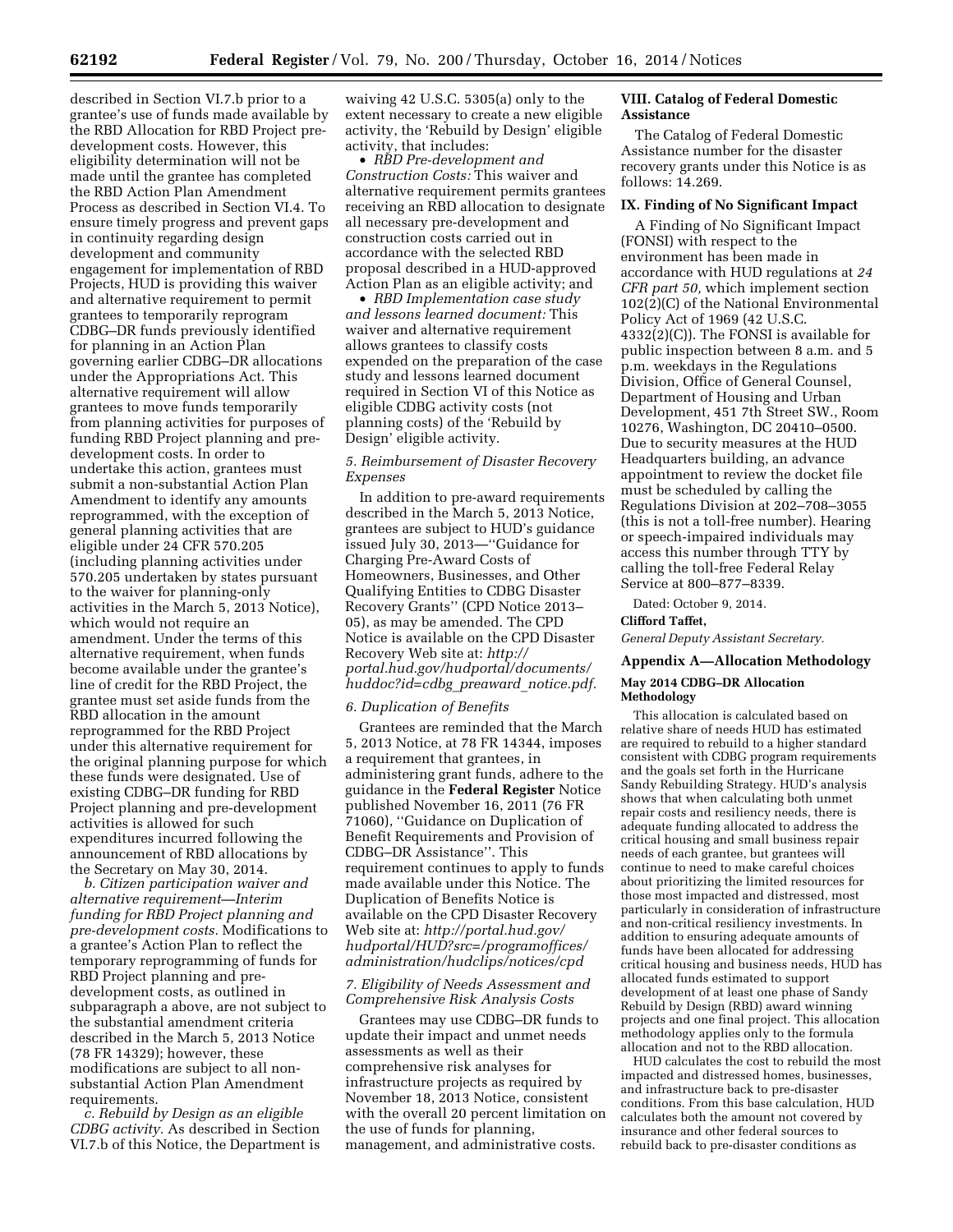well as a ''resiliency'' amount which is calculated at 30 percent of the total basic cost to rebuild back the most distressed homes, businesses, and infrastructure to pre-disaster conditions. The estimated cost to repair unmet needs are combined with the resiliency needs to calculate the total severe unmet needs estimated to achieve long-term recovery. This calculation of housing, business, and infrastructure needs is used to determine the relative share of funding for this Sandy state allocation versus other eligible disasters of 2011, 2012, and 2013. Consistent with HUD's intent to prioritize critical housing and business needs with this final allocation, the formula sub-allocation among Sandy states is made proportional to the calculated severe unmet needs for estimated remaining housing and business needs (excluding infrastructure).

#### *Statutory Language for the Allocation*

Public Law 113–2 (January 29, 2013) provides the following language on how the Secretary shall allocate the funds: ''For an additional amount for ''Community Development Fund'', \$16,000,000,000, to remain available until September 30, 2017, for necessary expenses related to disaster relief, long-term recovery, restoration of infrastructure and housing, and economic revitalization in the most impacted and distressed areas resulting from a major disaster declared pursuant to the Robert T. Stafford Disaster Relief and Emergency Assistance Act (42 U.S.C. 5121 et seq.) due to Hurricane Sandy and other eligible events in calendar years 2011, 2012, and 2013, for activities authorized under title I of the Housing and Community Development Act of 1974 (42 U.S.C. 5301 et seq.): Provided, That funds shall be awarded directly to the State or unit of general local government as a grantee at the discretion of the Secretary of Housing and Urban Development: Provided further, That the Secretary shall allocate to grantees not less than 33 percent of the funds provided under this heading within 60 days after the enactment of this division based on the best available data:''

### *Available Data*

The ''best available'' data HUD staff have identified as being available to calculate unmet needs at this time for all disasters in 2011, 2012, and 2013 meeting HUD's Most Impacted and Distressed threshold comes from the following data sources:

• FEMA Individual Assistance program data on housing unit damage;

• SBA for management of its disaster assistance loan program for housing repair and replacement;

• SBA for management of its disaster assistance loan program for business real estate repair and replacement as well as content loss; and

• FEMA Public Assistance, Department of Transportation Federal Transit Administration and Federal Highway Administration, Corps of Engineers, and US Department of Agriculture Emergency Watershed Restoration data on infrastructure

These funds are only allocated toward disasters in 2011, 2012, and 2013 determined

by HUD to be most impacted and distressed disasters.<sup>1</sup>

#### *Calculating Unmet Housing Needs*

The core data on housing damage for both the unmet housing needs calculation and the concentrated damage are based on home inspection data for FEMA's Individual Assistance program (extracted January 2014). For unmet housing needs, the FEMA data are supplemented by Small Business Administration data from its Disaster Loan Program (extracted January 2014). HUD calculates ''unmet housing needs'' as the number of housing units with unmet needs times the estimated cost to repair those units less repair funds already provided by FEMA, where:

• Each of the FEMA inspected owner units are categorized by HUD into one of five categories:

 $\circ$  Minor-Low: Less than \$3,000 of FEMA inspected real property damage.

 $\overline{\circ}$  Minor-High: \$3,000 to \$7,999 of FEMA inspected real property damage. Æ

Major-Low: \$8,000 to \$14,999 of FEMA inspected real property damage (if basement flooding only, damage categorization is capped at major-low).

 $\circ$  Major-High: \$15,000 to \$28,800 of FEMA inspected real property damage and/or 4 to 6 feet of flooding on the first floor.

Æ Severe: Greater than \$28,800 of FEMA inspected real property damage or determined destroyed and/or 6 or more feet of flooding on the first floor.

To meet the statutory requirement of ''most impacted and distressed'' in this legislative language, homes are determined to have a high level of damage if they have damage of ''major-low'' or higher. That is, they have a real property FEMA inspected damage of \$8,000 or flooding over 4 foot. Furthermore, a homeowner is determined to have unmet needs if they have received a FEMA grant to make home repairs. For homeowners with a FEMA grant and insurance for the covered event, HUD assumes that the unmet need 'gap'' is 20 percent of the difference between total damage and the FEMA grant.

• FEMA does not inspect rental units for real property damage so personal property damage is used as a proxy for unit damage. Each of the FEMA inspected renter units are categorized by HUD into one of five categories:

 $\circ$  Minor-Low: Less than \$1,000 of FEMA inspected personal property damage.

 $\vec{\circ}$  Minor-High: \$1,000 to \$1,999 of FEMA inspected personal property damage.

 $\overline{\circ}$  Major-Low: \$2,000 to \$3,499 of FEMA inspected personal property damage (if basement flooding only, damage

categorization is capped at major-low).  $\circ$  Major-High: \$3,500 to \$7,499 of FEMA inspected personal property damage or 4 to 6 feet of flooding on the first floor.

 $\circ$  Severe: Greater than \$7,500 of FEMA inspected personal property damage or determined destroyed and/or 6 or more feet of flooding on the first floor.

For rental properties, to meet the statutory requirement of ''most impacted and distressed'' in this legislative language, homes are determined to have a high level of damage if they have damage of ''major-low'' or higher. That is, they have a FEMA personal property damage assessment of  $$2,000$  or greater or flooding over 4 feet. Furthermore, landlords are presumed to have adequate insurance coverage unless the unit is occupied by a renter with income of \$30,000 or less. Units are occupied by a tenant with income less than \$30,000 are used to calculate likely unmet needs for affordable rental housing. For those units occupied by tenants with incomes under \$30,000, HUD estimates unmet needs as 75 percent of the estimated repair cost.

• The median cost to fully repair a home for a specific disaster to code within each of the damage categories noted above is calculated using the average real property damage repair costs determined by the Small Business Administration for its disaster loan program for the subset of homes inspected by both SBA and FEMA. Because SBA is inspecting for full repair costs, it is presumed to reflect the full cost to repair the home, which is generally more than the FEMA estimates on the cost to make the home habitable. If fewer than 100 SBA inspections are made for homes within a FEMA damage category, the estimated damage amount in the category for that disaster has a cap applied at the 75th percentile of all damaged units for that category for all disasters and has a floor applied at the 25th percentile.

#### *Calculating Unmet Infrastructure Needs*

• To proxy unmet infrastructure needs, HUD uses data from FEMA's Public Assistance program on the state match requirement (extracted January 2014). This allocation uses only a subset of the Public Assistance damage estimates reflecting the categories of activities most likely to require CDBG funding above the Public Assistance and state match requirement. Those activities are categories: C-Roads and Bridges; D-Water Control Facilities; E-Public Buildings; F-Public Utilities; and G-Recreational-Other. Categories A (Debris Removal) and B (Protective Measures) are largely expended immediately after a disaster and reflect interim recovery measures rather than the long-term recovery measures for which CDBG funds are generally used. Because Public Assistance damage estimates are available only statewide (and not county), CDBG funding allocated by the estimate of unmet infrastructure needs are sub-allocated to New York City from the New York State total based on the distribution of initial projectlevel estimates obtained from FEMA (69 percent New York City, 31 percent New York state). Note, that due to most states' large private electric utilities being ineligible for FEMA Public Assistance, HUD does not include the estimated repair costs for the Long Island Power Authority (LIPA) in New York.

<sup>1</sup>For Hurricane Sandy, a most impacted disaster is any state that received a FEMA Individual Assistance declaration. For other disasters a Most Impacted disaster is a disaster where the severe housing and business unmet needs (excluding resiliency) exceed \$25 million from counties with greater than \$10 million in unmet housing and business severe needs (excluding resiliency and area construction cost adjustment).